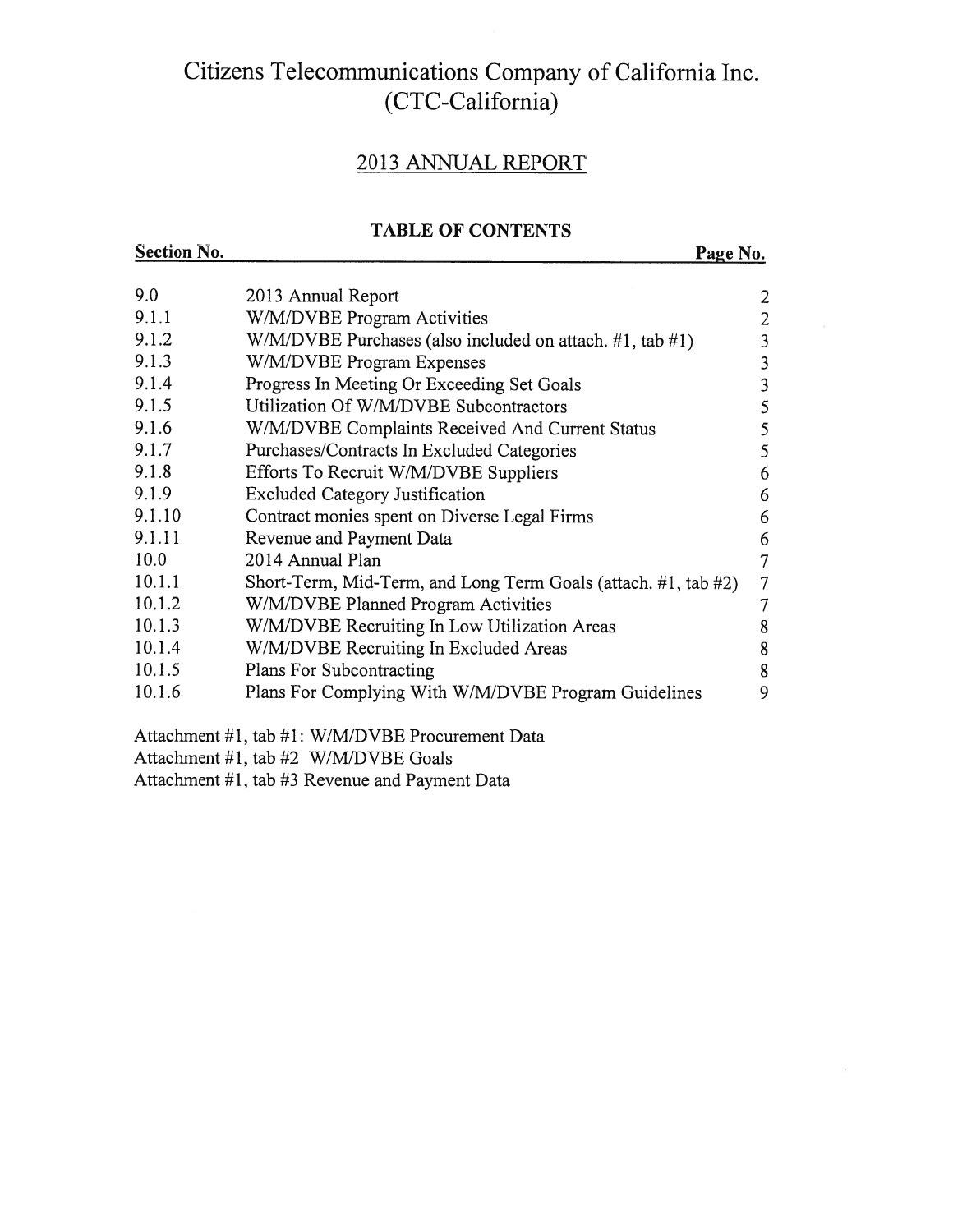#### 9.0 2013 ANNUAL REPORT

#### 9.1.1 A DESCRIPTION OF W/M/DVBE PROGRAM ACTIVITIES ENGAGED IN DURING THE PREVIOUS CALENDAR YEAR.

#### INTERNAL PROGRAM ACTIVITIES.

As in prior years, CTC-California, along with other units of Citizens Communications, has continued to seek rationalization opportunities in its business operations during <sup>2013</sup> to increase efficiency and customer satisfaction.

CTC-Califomia continued its commitment to the W/M/DVBE program and its employees, with operations and purchasing responsibilities encourage<sup>d</sup> to utilize W/M/DVBEs as much as possible.

As in prior years, copies of this <sup>2013</sup> CTC-California's annual W/M/DVBE repor<sup>t</sup> and <sup>p</sup>lans were distributed to Citizens' executive managemen<sup>t</sup> employees.

Inquiries from W/M/DVBEs continue to be routed to Regulatory, Operations, Engineering, & Procurement or other applicable departments to investigate the possibility of qualifying a potential W/M/DVBE supplier for a specific procurement opportunity. In addition, the role of publicizing available W/M/DVBE vendors and reporting on utilization continues to be <sup>a</sup> responsibility of <sup>a</sup> staff member in the Corporate Purchasing department.

CTC-California continued to encourage main suppliers to include W/M/DVBEs in their subcontracting activities and repor<sup>t</sup> on their results.

#### EXTERNAL PROGRAM ACTIVITIES.

As in pas<sup>t</sup> years, CTC-California continues to use the W/MBE Clearinghouse database as the primary data source of information on qualified W/M/DVBE vendors in the state of California, along with information from news publications and group associations.

#### 9.1.2 A SUMMARY OF W/M/DVBE PURCHASES

The attached spreadsheet (Attachment #1) contains summaries of CTC-Califomia's W/M/DVBE purchases for calendar year <sup>2013</sup> with <sup>a</sup> breakdown by Standard Industrial Classification (SIC) Code, Major Group and Product. There are four (4) tables that identify W/M/DVBE Procurement by Product, by Service, by Subcontractor Product and Service, and the combined Product and Service Detail (total). Product and Service Detail combines all product and service purchases for CTC-California.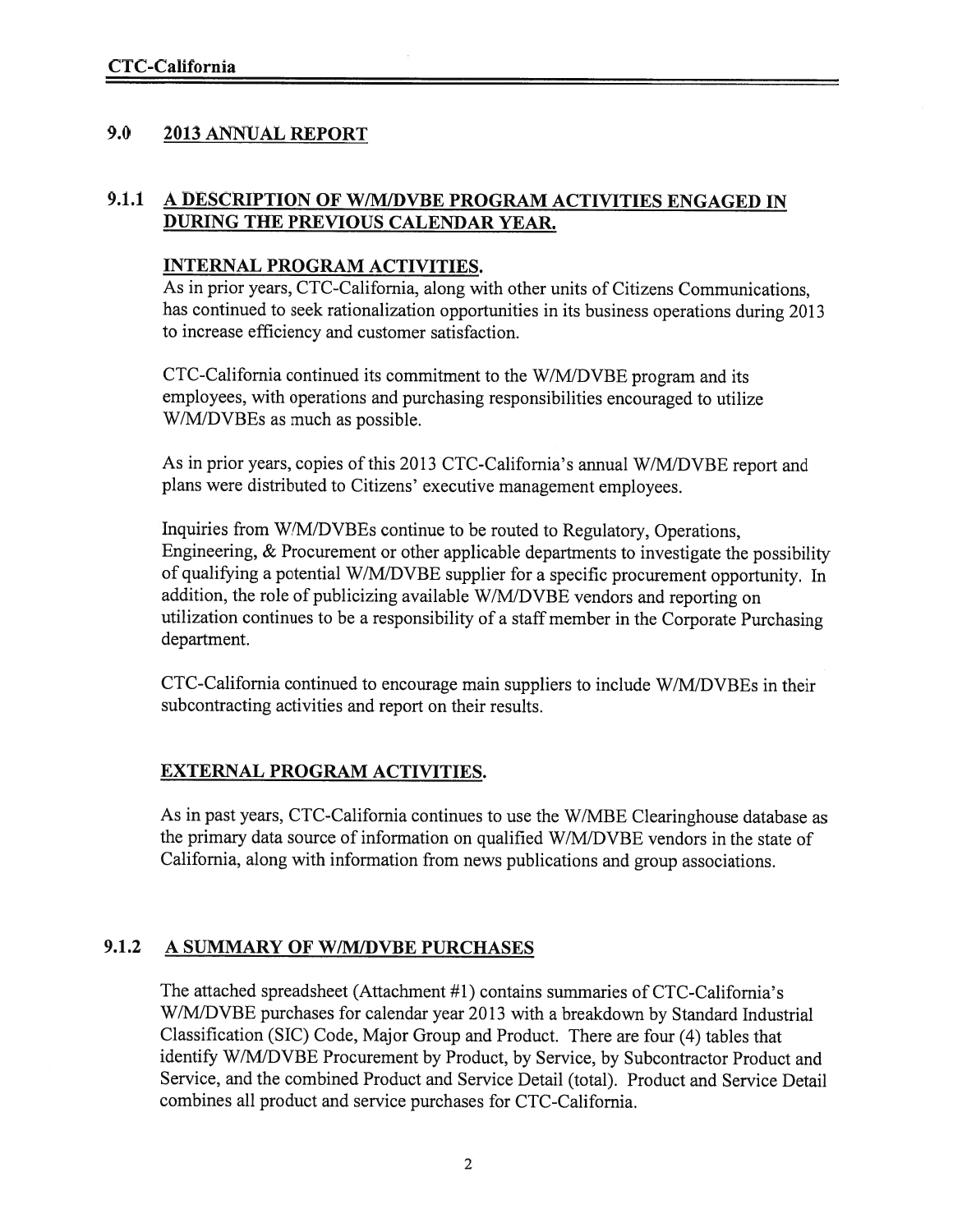#### 9.1.3 W/M/DVBE PROGRAM EXPENSES

The following is <sup>a</sup> summary of CTC-California's W/M/DVBE Program expenses incurred in 2013.

|  | Citizens Telecommunications Company of CA | March 1, 2013 | G.O. #156 Sec. 9.1.3 |
|--|-------------------------------------------|---------------|----------------------|
|--|-------------------------------------------|---------------|----------------------|

| No.            | <b>Expense Category</b>   | (Actual)   |
|----------------|---------------------------|------------|
| 1              | Wages                     |            |
| $\overline{2}$ | Other Employee Expenses   |            |
| 3              | Program Expenses          | \$3,014.45 |
| $\overline{4}$ | <b>Reporting Expenses</b> |            |
| 5              | Training                  |            |
| 6              | Consultants               |            |
|                | Other                     |            |
| 8              | <b>TOTAL</b>              | \$3,014.45 |

#### 9.1.4 A DESCRIPTION OF PROGRESS IN MEETING OR EXCEEDING SET GOALS AND AN EXPLANATION OF ANY CIRCUMSTANCES THAT MAY HAVE CAUSED THE UTILITY TO FALL SHORT OF ITS GOALS:

The reported direct W/M/DVBE overall expenditures for CTC-California decreased by \$43,034 over gross procuremen<sup>t</sup> in <sup>2012</sup> (\$1,505,153 versus \$1,548,187.), or -2.78% year over year. This decrease is primarily attributed to decreased spend with Westech Industries Inc. and EC offset by increased spend with other vendors like KGP Logistics Inc. and Underground Service Alert. CTC-California reported spend for 2013 of \$19,530,397 versus 2012 spend of \$19,575,411 for <sup>a</sup> decrease of .23%.

The telecommunications industry is highly competitive, which requires CTC-California and the company as <sup>a</sup> whole to continually review costs. Citizens' continues to focus on competitive sourcing to reduce expenses.

CTC-California continues to make progress toward its participation goals (again, with some differences in the projected distribution amongs<sup>t</sup> qualifying groups), as evidenced in our latest report.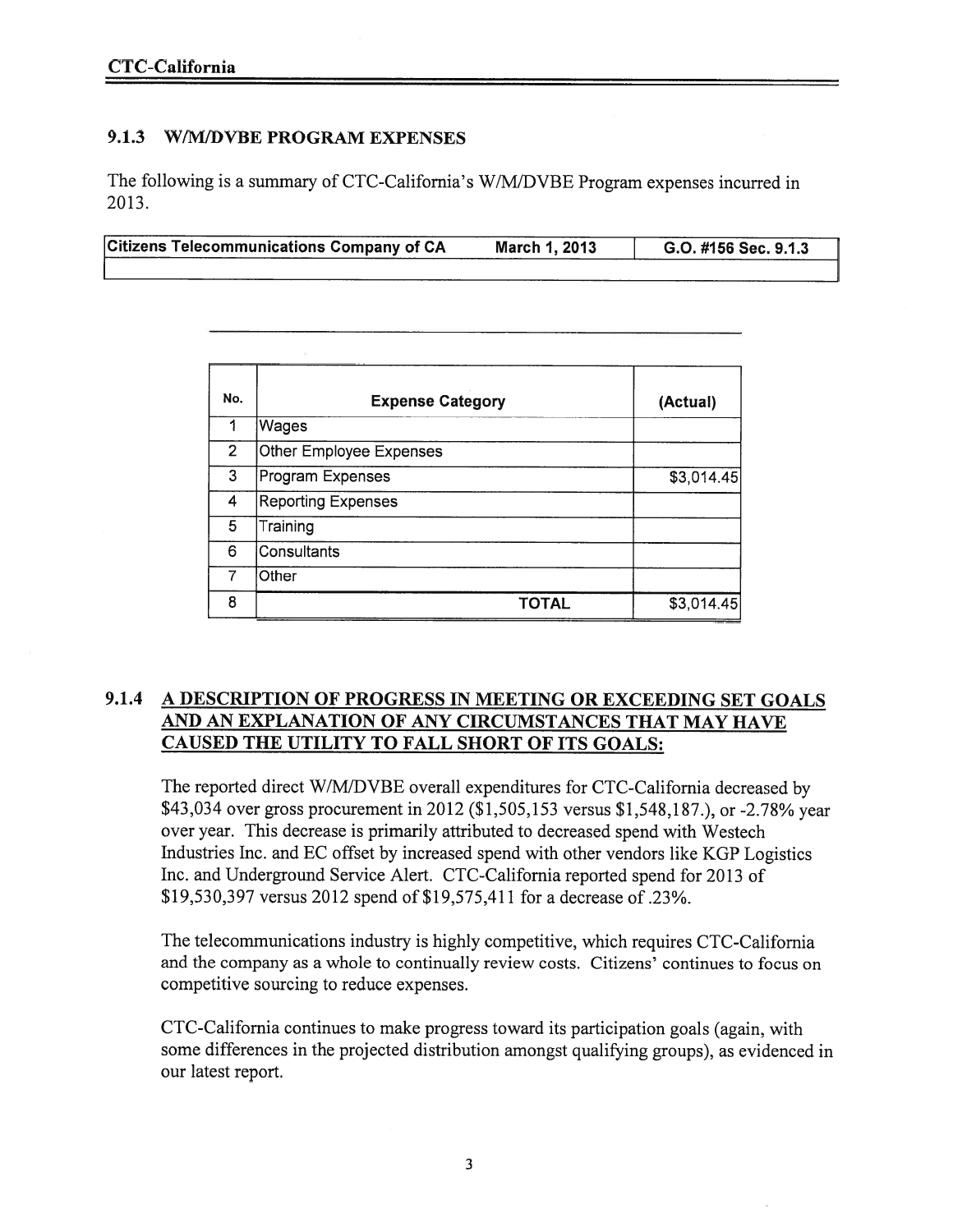CTC-California has provided on the following table <sup>a</sup> comparison of current year results to current year goals.

#### 9.1.5 A SUMMARY OF PRIME CONTRACTOR UTILIZATION OF W/M/DVBE SUBCONTRACTORS

#### A. Each utility shall encourage and assist its prime contractors to develop <sup>p</sup>lans to increase the utilization of W/M[DVBE as subcontractors.

Citizens Procurement/ Contracts department will continue to have as a goal that W/M/DVBE clauses are included in applicable supplier agreements that are executed in  $2014$  and requesting that new suppliers certify W/M/DVBE status during initial qualification to do business with the company. Citizens will be including W/M/DVBE activity by suppliers in our ongoing updating of selected vendor lists in 2014.

#### B. Prime contractors shall be encouraged to submit to the utility, plans that include goals for the utilization of W/M/DVBEs as subcontractors.

Please refer to the explanation in A. above.

#### 9.1.6 A LIST OF W/M/DVBE COMPLAINTS RECEIVED DURING THE PAST YEAR, ACCOMPANIED BY A BRIEF DESCRIPTION OF THE NATURE OF EACH COMPLAINT AND ITS RESOLUTION OR CURRENT STATUS:

CTC-California did not receive any formal complaints filed with the Commission in connection with its W/M/DVBE program during the <sup>2013</sup> reporting period. CTC-California maintained an internal appeals process as outlined in GO 156, Section 7, to accept, review and resolve complaints relating to CTC-California's W/M/DVBE program.

#### 9.1.7 A SUMMARY OF PURCHASES AND/OR CONTRACTS FOR PRODUCTS AND SERVICES IN EXCLUDED CATEGORIES.

Not applicable according to Decision 03-11-024.

#### 9.1.8 A DESCRIPTION OF ANY EFFORTS MADE TO RECRUIT W/M/DVBE SUPPLIERS OF PRODUCTS OR SERVICES IN PURCHASING CATEGORIES WHERE W/M/DVBE UTILIZATION HAS BEEN LOW.

The Procurement Department ensured that inquiries from vendors were answered individually. In addition, any and all materials/brochures from W/M/DVBEs were routed to the appropriate personnel for review to determine if there were purchasing opportunities for the supplies/services offered. The tasking of <sup>a</sup> staff member in the Corporate Purchasing Department with co-coordinating the identification and reporting of potential W/M/DVBE suppliers continues to bring consistency and structure to these efforts.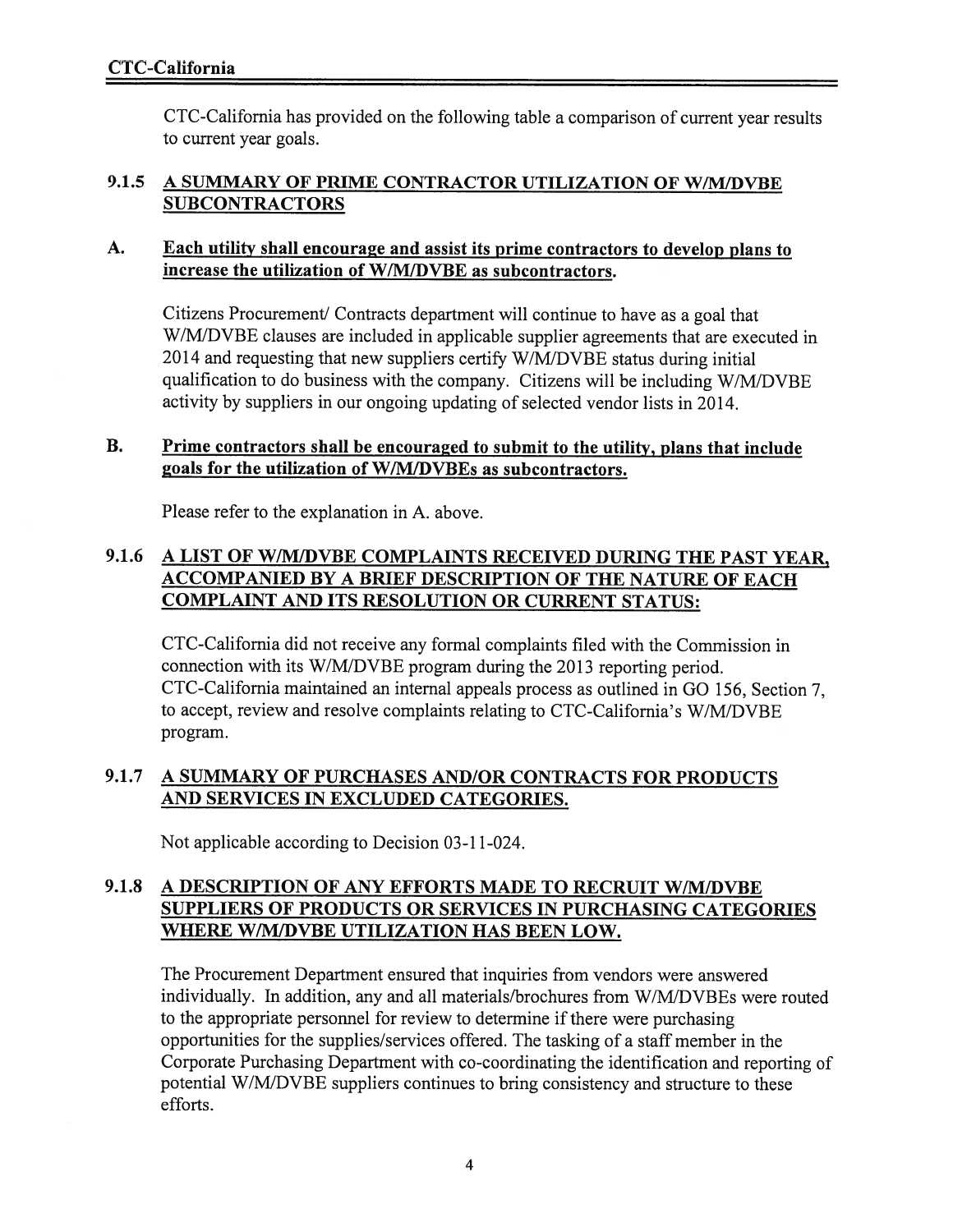#### 9.1.9 A JUSTIFICATION FOR THE CONTINUED EXISTENCE OF ANY EXCLUDED CATEGORY OF PRODUCTS OR SERVICES WifiCH HAS BEEN REMOVED FROM THE PURCHASING DOLLAR BASE USED TO SET GOALS BECAUSE OF THE ESTABLISHED UNAVAILABILITY OF W/M/DVBE VENDORS.

Not applicable according to Decision 03-11-024.

#### 9.1.10 CONTRACT MONIES SPEND ON DIVERSE LEGAL FIRMS.

In Accordance with the Public Utilities Commission letter dated December 15, 2006, the utilities are allowed to repor<sup>t</sup> two additional measures of their efforts to broaden diversity in the legal services area. Citizens Communications spen<sup>t</sup> Contract monies on diverse legal firms that were not CPUC certified as follows:

These monies have not been included on the attachment matrix identifying Procurement Spend (tab #1), but are included in this section in response to the PUC letter dated December 15, <sup>2006</sup> in an effort to preclude any change to the existing reporting requirements under General Order 156.

#### 9.1.11 REVENUE AND PAYMENT DATA.

In compliance with ordering paragraph 1 of D: 06-11-028, Attachment #3 provides, Frontier's "Data on the Number of Vendors" and "Revenue and Payment Data".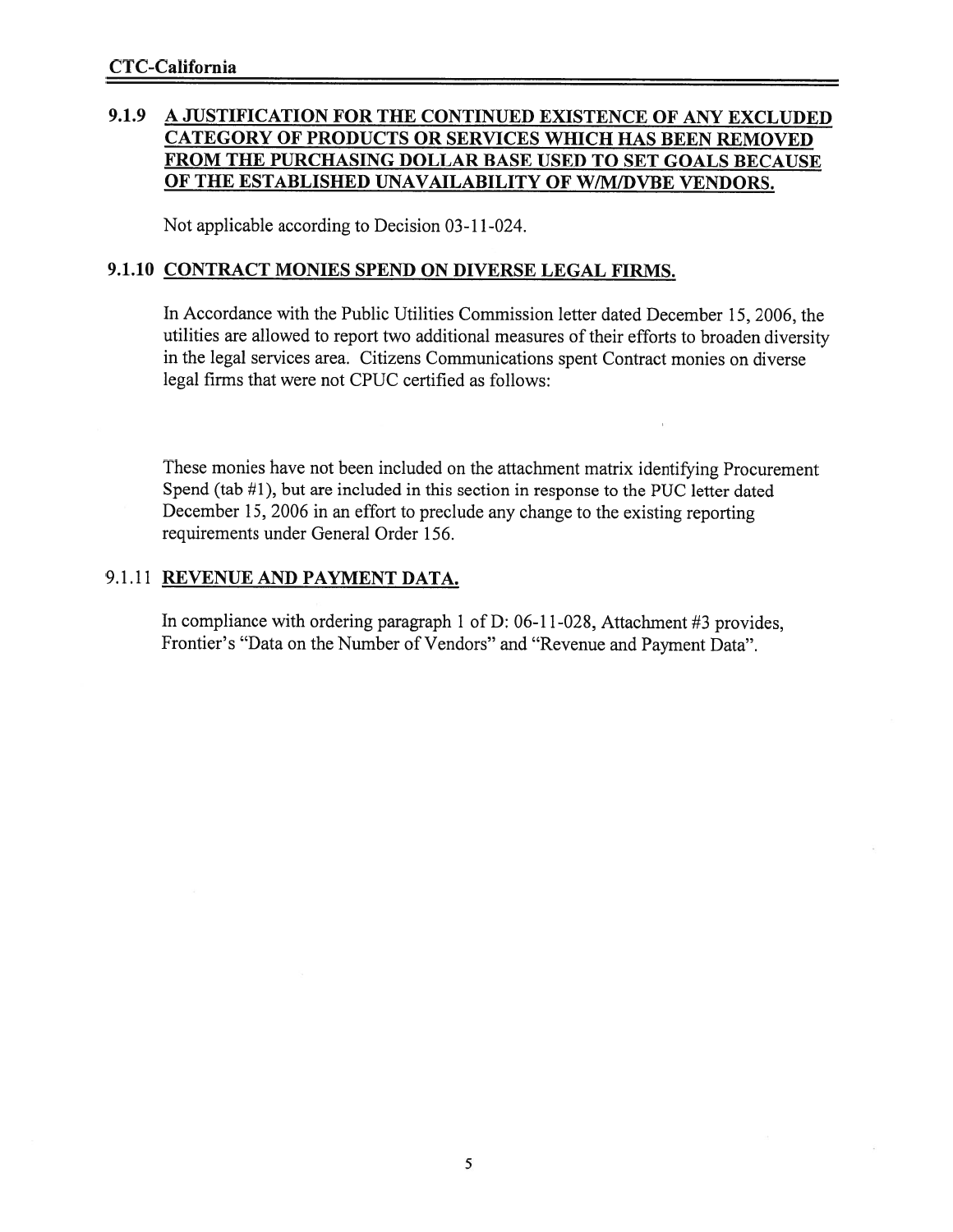#### 10.0 2014 ANNUAL PLAN

#### 10.1.1 SHORT, MID-TERM AND LONG-TERM GOALS:

It is the goal of CTC-California and the Corporate Procurement Organization to continue to develop and implement programs that will provide maximum opportunity to vendor applicants regardless of race, creed, color, religion, gender or economic status.

Transport/Broadband is an area of purchasing activity that had previously been excluded from the gross spend reporting for the program. Spend in this area is dependent upon prevailing economic and demographic conditions providing <sup>a</sup> limited supply source for Transport/Broadband manufacturers. Our current deployment of Transport/Broadband manufacturers, none of which, to CTC-California's knowledge are W/M/DVBE owned and operated continues to shrink. Of these manufacturers, CTC-California has standardized on Tellabs (formerly Advanced Fiber Communications), Alcatel — Lucent Inc. (formerly two separate companies), Cisco, Genband (formerly Northern Telecom), Adtran and Calix. CTC-California continues to have <sup>a</sup> proportionately large spend in the Transport/Broadband area with little or no opportunity for W/M/DVBE participation going forward.

As a result of prior use of these vendors, there is much embedded technology in the CTC-California operation. Network compatibility and consistency are considerations that lead CTC-California to anticipate <sup>a</sup> similar level of procuremen<sup>t</sup> activity with these vendors in the 2014 reporting year. CTC-California will continue to use available resources to seek out areas where subcontracting opportunities may exist for W/M/DVBE participation with these vendors.

CTC-California has provided on the attached spreadsheet (Attachment #1, tab #2) depicting its short term, mid-term and long-term goals, with <sup>a</sup> breakdown by Standard Industrial Classification (SIC) Code, Major Group, and Product category, for the utilization of W/M/DVBE vendors. Our short-, mid- and long-term goals recognize our continued commitment to W/M/DVBE opportunities whenever possible. The short-term (2014), mid-term (2016) and long- term (2018) goals of W/M/DVBE participation against gross procuremen<sup>t</sup> are relatively flat based on the expectation that reduced spend over the period will provide for <sup>a</sup> fixed percentage of W/M/DVBE spend. Frontier has increased spend with KGP Logistics and expects the trend to continue at this point in time. CTC California continues to research new product and service offerings for introduction to customers. However, at this time it is unclear when new product offerings may be made available to CTC-California's customers, and it is unknown at this time whether qualifying W/M/DVBE suppliers are, or will be, active in the supply and servicing of these products.

CTC-Califomia will continue to make efforts to meet its W/M/DVBE purchases at the goals set forth in GO 156, the PUC D.95-12-045, and to improve upon these goals whenever opportunities arise.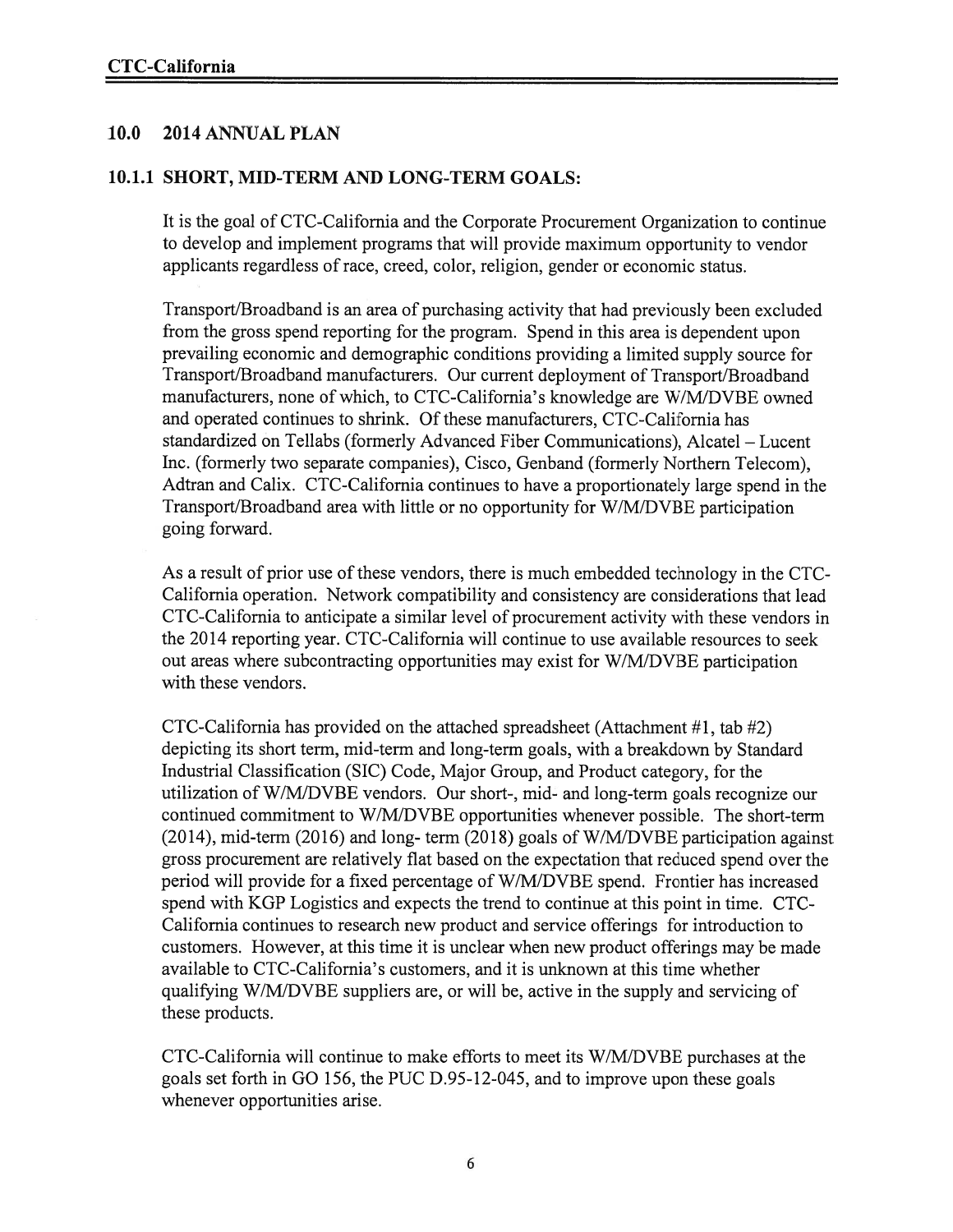#### 10.1.2 A DESCRIPTION OF W/M/DVBE PROGRAM INTERNAL AND EXTERNAL ACTIVITIES PLANNED FOR THE NEXT CALENDAR YEAR:

- Continue to encourage staff with purchasing responsibilities to include W/M/DVBEs in all purchasing and contracting activities.
- Continue to require qualifying W/M/DVBE Enterprises to identify themselves as par<sup>t</sup> of their application to be an approved vendor with the company.
- Make lists of W/M/DVBEs available to personnel with buying duties, coordinated through Corporate Procurement.
- Increase Company awareness of the program and accomplish the objectives of CTC-California's annual W/M/DVBE Plan coordinated through Corporate Procurement.
- • Improve local contact with W/M/DVBE organizations, community agencies and community leaders to further promote the Company's program.

#### 10.1.3 PLANS FOR RECRUITING W/M/DVBE VENDORS OF LOW UTILIZED AREAS:

CTC-California will continue to:

- • Urge all potential uncertified W/M/DVBEs to apply for and maintain clearinghouse or reciprocal agency certification;
- Search the listings of verified vendors within the low utilization categories to make contact and develop relationships that will lead to greater utilization;
- Work actively with other utilities to share ideas on how to identify and solicit new W/M/DVBE vendors.

#### 10.1.4 PLANS FOR SEEKING AND/OR RECRUITING W/M/DVBE VENDORS IN ANY EXCLUDED CATEGORY:

CTC-California will continue to seek opportunities in the purchase of significant products and services, and will encourage local managemen<sup>t</sup> to expand opportunities for W/M/DVBE vendors in the product and services categories in which they are available.

#### 10.1.5 PLANS FOR ENCOURAGING BOTH PRIME CONTRACTORS AND GRANTEES TO ENGAGE W/MIDVBEs IN SUBCONTRACTS IN ALL CATEGORIES WHICH PROVIDE SUBCONTRACTING OPPORTUNITIES:

CTC-California will continue to encourage its prime suppliers to measure and repor<sup>t</sup> on their utilization of W/M/DVBE vendors as subcontractors, and provide reliable detailed reporting of such activity for inclusion on this report.

CTC-California will continue to refer prime contractors to listings of verified W/M/DVBE vendors published on the Internet by the WMBE Clearinghouse for their use. In addition, the company's Procurement Department will make efforts to ensure that <sup>a</sup> W/M/DVBE clause asking suppliers to include W/M/DVBE sub-contractors, as appropriate, and repor<sup>t</sup> on resulting W/M/DVBE activity is par<sup>t</sup> of future agreements.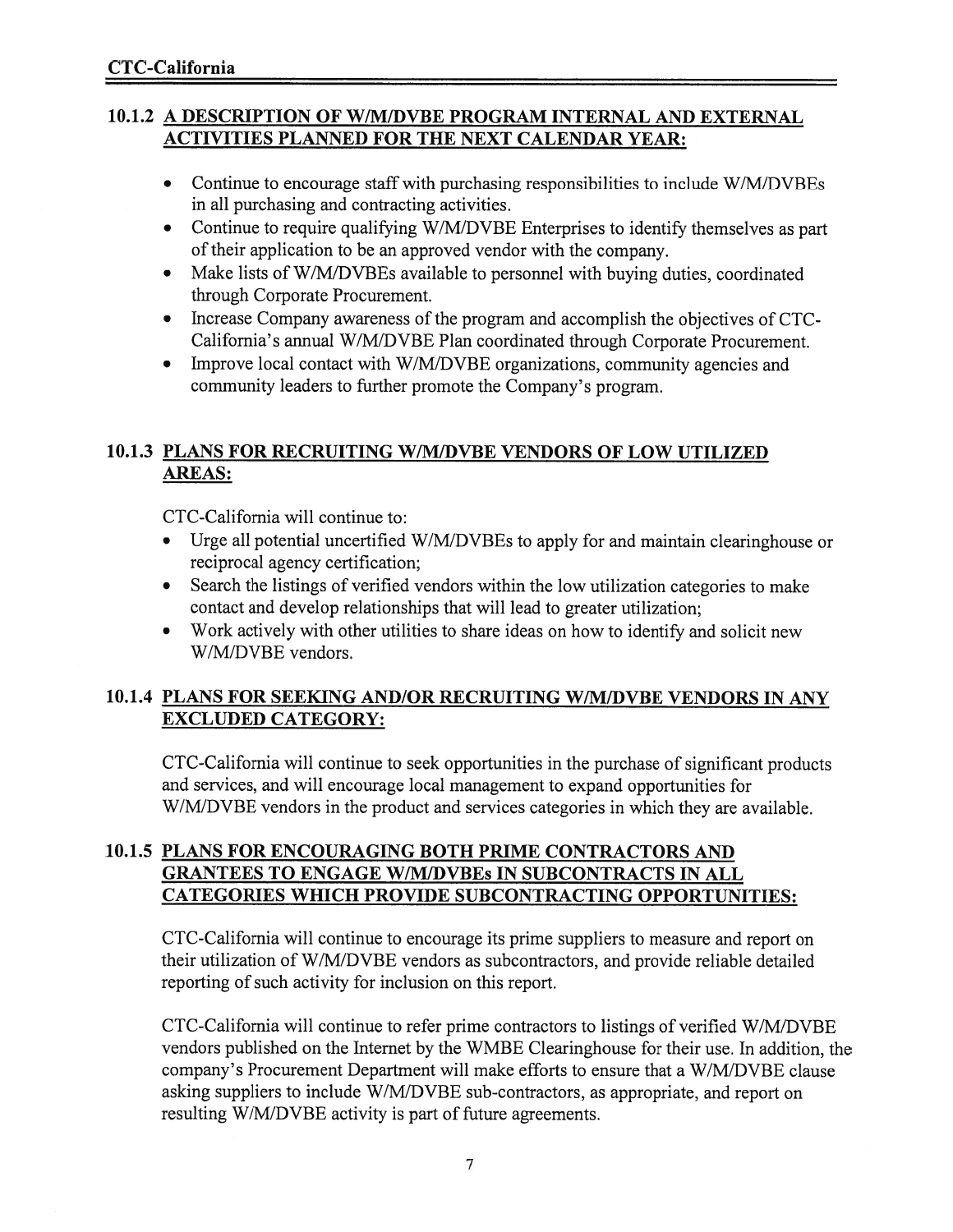#### 10.1.6 PLANS FOR COMPLYING WITH THE W/MIDVBE PROGRAM GUIDELINES ESTABLISHED BY PU CODE 8283.

CTC-California will continue its efforts to include as many W/M/DVBEs as possible in its procuremen<sup>t</sup> activities and to follow the program guidelines established by the Commission. Senior Procurement Department personnel will continue to actively communicate to their direct reports, on <sup>a</sup> routine basis, the need to positively influence W/M/DVBE activity and meet CTC-California's goals.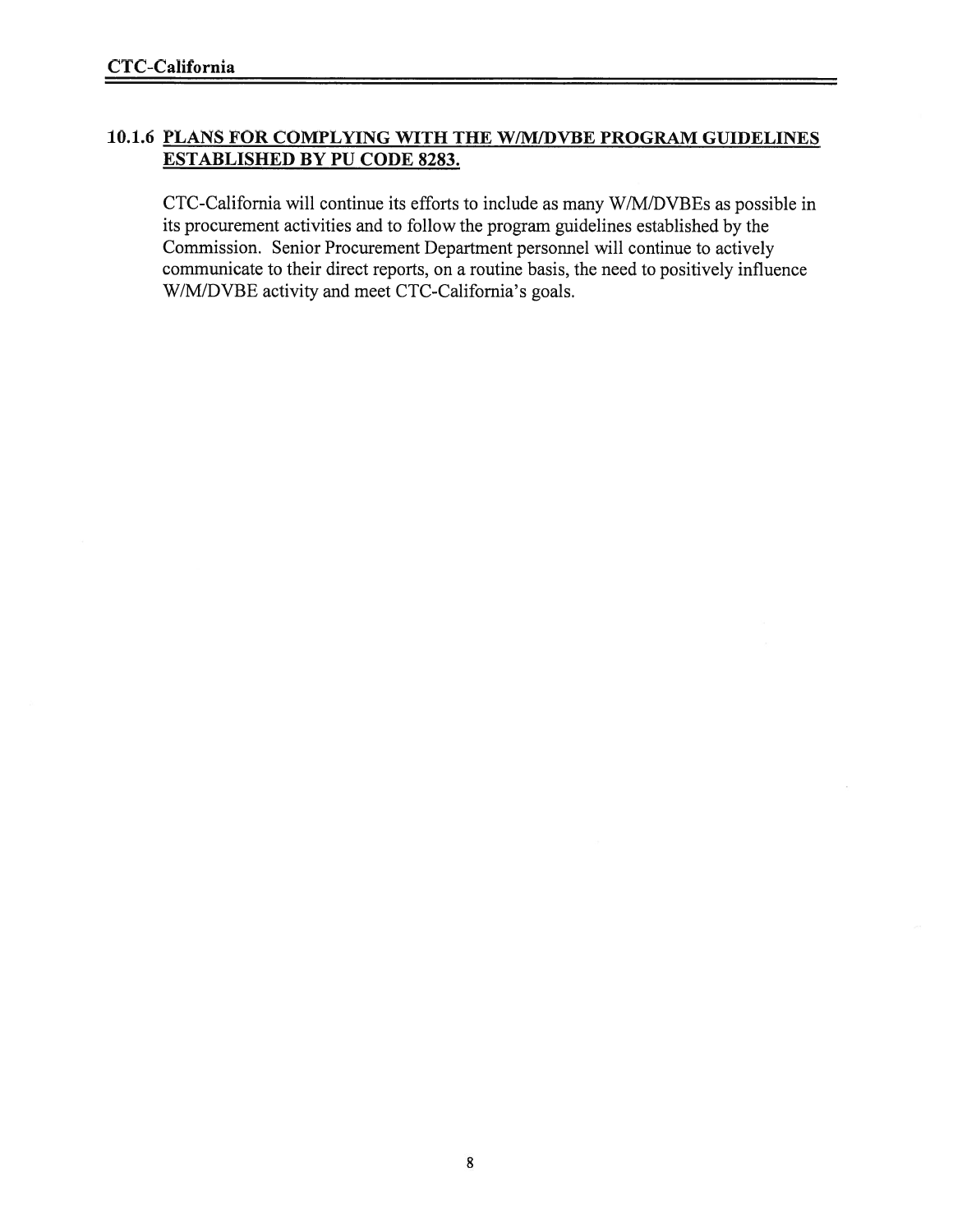| ĵ<br>í      |
|-------------|
| j           |
|             |
| I<br>ī<br>ī |
|             |

|              |                     | Citizens Telecommunications Company of California Inc.                             |     |                 |         |         |                 |               |                 |                 |              |                                            |                    |                 |                   | 2013                          |                     |                          | G.O. #156 Sec. 9.1.2        |                        |
|--------------|---------------------|------------------------------------------------------------------------------------|-----|-----------------|---------|---------|-----------------|---------------|-----------------|-----------------|--------------|--------------------------------------------|--------------------|-----------------|-------------------|-------------------------------|---------------------|--------------------------|-----------------------------|------------------------|
|              |                     |                                                                                    |     |                 |         |         |                 | <b>NANDVE</b> |                 |                 |              | E PROCUREMENT BY PRODUCT CATEGORY - DETAIL |                    |                 |                   |                               |                     |                          |                             |                        |
|              |                     |                                                                                    |     |                 |         |         |                 |               |                 |                 |              |                                            |                    |                 |                   |                               |                     |                          |                             |                        |
|              |                     |                                                                                    |     |                 |         |         |                 |               |                 |                 |              |                                            |                    |                 |                   |                               |                     | Women,<br><b>Subtota</b> | Disabled<br>Service         |                        |
|              |                     |                                                                                    |     |                 |         |         |                 |               |                 |                 |              |                                            |                    |                 |                   | Minority                      | Women               | Minority                 | Veterans                    |                        |
|              |                     |                                                                                    |     | Asian           |         | Black   |                 | Hispanic      |                 | Native-Amer.    |              | <b>Other</b>                               |                    | Total           | Total             | <b>Business</b><br>Enterprise | <b>Business</b>     | Business                 | <b>Business</b>             |                        |
| SIC CATEGORY | Group<br><b>See</b> | Products                                                                           |     | Nen             | Women   | Men     | Women           | Men           | Women           | Men             | Women        | Men                                        | Women              | Minority<br>Men | Minority<br>Women | (MBE)                         | Enterprise<br>(WBE) | Enterprise<br>(WWBE)     | <b>Enterprise</b><br>(DVBE) | <b>WMDVBE</b><br>Total |
| 55           | <sub>မာ</sub>       | IT Hardware and S/W                                                                | th  | 0               |         |         |                 |               |                 |                 |              | o                                          |                    |                 | 0                 |                               | ۰                   | 0                        | ۰                           |                        |
|              |                     |                                                                                    | ङ   | 0.0000% 0.0000% |         | 0.0000% | 0.0000% 0.0000% |               | 0.0000%         | 0.0000% 0.0000% |              | 0.0000%                                    | 0.0000%            | 0.0000%         | 0.0000%           | 0.0000%                       | 0.0000%             | 0.0000%                  | 0.0000%                     | 0.0000%                |
| g            | r                   | Office Supplies/Equipment                                                          | th  |                 |         |         |                 |               |                 |                 |              |                                            |                    |                 |                   |                               |                     |                          |                             |                        |
|              |                     |                                                                                    | ভ   | 0.0000% 0.0000% |         | 0.0000% | 0.0000% 0.0000% |               | 0.0000%         | 0.0000%         | 0.0000%      | 0.0000%                                    | 0.0000%            | 0.0000%         | 0.0000%           | 0.0000%                       | 0.0000%             | 0.0000%                  | 0.0000%                     | 0.0000%                |
| é            | œ                   | Other Comm. Equip/Services                                                         | H   |                 | 2,736   |         |                 | 5,969         |                 |                 |              |                                            |                    | 5,969           | 2,736             | 5,969                         | 2,736               | 8,705                    |                             | 8,705                  |
|              |                     |                                                                                    | ाङ  | 0.0000% 0.0140% |         | 0.0000% | 0.0000% 0.0306% |               | 0.0000%         | 0.0000%         | 0.0000%      | 0.0000%                                    | 0.0000%            | 0.0306%         | 0.0140%           | 0.0306%                       | 0.0140%             | 0.0446%                  | 0.0000%                     | 0.0446%                |
| ÷            | ō                   | <b>Outside Plant Materials</b>                                                     | H   |                 |         |         |                 |               |                 |                 |              | ō                                          |                    |                 |                   |                               |                     |                          | 1,103,173                   | 1,103,173              |
|              |                     |                                                                                    | 5   | 0.0000%         | 0.0000% | 0.0000% | 0.0000% 0.000   | ន្ទី          | 0.0000%         | 0.0000%         | 0.0000%      | 0.0000%                                    | 0.0000%            | 0.0000%         | 0.0000%           | 0.0000%                       | 0.0000%             | 0.0000%                  | 5.6485%                     | 5.6485%                |
| ڥ            | ė                   | <b>Cutside Plant Services</b>                                                      | U)  |                 |         |         |                 | 0             |                 |                 | ۰            |                                            |                    |                 |                   | 0                             |                     |                          |                             |                        |
|              |                     |                                                                                    | ∣ङ  | 0.0000% 0.0000% |         | 0.0000% | 0.0000% 0.000   | ě.            | 0.0000% 0.0000% |                 | 0.0000%      | 0.0000%                                    | 0.0000%            | 0.0000%         | 0.0000%           | 0.0000%                       | 0.0000%             | 0.0000%                  | 0.0000%                     | 0.0000%                |
|              |                     | Switching & Network Operating<br>Support Systems                                   |     |                 |         |         |                 |               |                 |                 |              |                                            |                    |                 |                   |                               |                     |                          |                             |                        |
| g            | 은                   |                                                                                    | ⊕∣ङ | 0.0000% 0.0000% |         | 0.0000% | 0.0000% 0.000   | ۰<br>š        | 0.0000%         | 0.0000%         | o<br>0.0000% | ō<br>0.0000%                               | 250,580<br>1.2830% | 0.0000%         | 0.0000%           | o<br>0.0000%                  | 250,580<br>.2830%   | 250,580<br>.2830%        | 0.0000%                     | 250,580<br>.2830%      |
| g            | $\frac{1}{4}$       | Transport/Broadband                                                                | ₩   |                 |         |         |                 |               |                 |                 | 0            |                                            |                    |                 |                   |                               |                     |                          |                             |                        |
|              |                     |                                                                                    | 呂   | 0.0000% 0.0000% |         | 0.0000% | 0.0000% 0.000   | š             | 0.0000%         | 0.0000%         | 0.0000%      | 0.0000%                                    | 0.0000%            | 0.0000%         | 0.0000%           | 0.0000%                       | 0.0000%             | 0.0000%                  | 0.0000%                     | 0.0000%                |
| 47           | é                   | Travel                                                                             | ÷   |                 |         |         |                 |               |                 |                 | ō            |                                            |                    |                 |                   |                               |                     |                          |                             |                        |
|              |                     |                                                                                    | ङ   | 0.0000% 0.0000% |         | 0.0000% | 0.0000% 0.000   | š.            | 0.0000%         | 0.0000%         | 0.0000%      | 0.0000%                                    | 0.0000%            | 0.0000%         | 0.0000%           | 0.0000%                       | 0.0000%             | 0.0000%                  | 0.0000%                     | 0.0000%                |
|              |                     | Total                                                                              | 'n  |                 | 2,736   |         |                 | 969<br>uņ     |                 |                 |              | 0                                          | 250,580            | 5,969           | 2,736             | 5,969                         | 253,316             | 259,285                  | 1, 103, 173                 | 1,362,458              |
|              |                     |                                                                                    | る   | 0.0000% 0.0140% |         | 0.0000% | 0.0000% 0.030   | 16%           | 0.0000% 0.0000% |                 | 0.0000%      | 0.0000%                                    | 1.2830%            | 0.0306%         | 0.0140%           | 0.0306%                       | 1.2970%             | 1.3276%                  | 5.6485%                     | 6.9761%                |
|              |                     |                                                                                    |     |                 |         |         |                 |               |                 |                 |              |                                            |                    |                 |                   |                               |                     |                          |                             |                        |
|              |                     | <b>Gross Product Procurement</b>                                                   |     | \$1,362,458     |         |         |                 |               |                 |                 |              |                                            |                    |                 |                   |                               |                     |                          |                             |                        |
|              |                     | Gross California Procurement                                                       |     | \$19,530,397    |         |         |                 |               |                 |                 |              |                                            |                    |                 |                   |                               |                     |                          |                             |                        |
|              |                     |                                                                                    |     |                 |         |         |                 |               |                 |                 |              |                                            |                    |                 |                   |                               |                     |                          |                             |                        |
|              |                     | Percentages are WMDVBE expenditures compared to total spend for CTC of California. |     |                 |         |         |                 |               |                 |                 |              |                                            |                    |                 |                   |                               |                     |                          |                             |                        |
|              |                     |                                                                                    |     |                 |         |         |                 |               |                 |                 |              |                                            |                    |                 |                   |                               |                     |                          |                             |                        |

Citizens Telecommunications Company of California Inc.

Citizens Telecommunications Company of California Inc. I I 2013 I G.O. #156 Sec. 9.1.2 WMDVBE PROCUREMENT BY SERVICE CATEGORY - DETAIL

WINDVBE PROCUREMENT BY SERVICE CATEGORY - DETAIL

G.O. #156 Sec. 9.1.2

2013

|                                                    | <b>WMDVBE</b><br>Total |                     | 0.0000%       |                           | 0.0000% | $-154$                     | -0.0008% |                                | 0.0000%        | 67,691                        | 0.3466%         |
|----------------------------------------------------|------------------------|---------------------|---------------|---------------------------|---------|----------------------------|----------|--------------------------------|----------------|-------------------------------|-----------------|
| <b>Business</b><br>Veterans<br>Service<br>Disabled | Enterprise<br>(DVBE)   |                     | 0.0000%       |                           | 0.0000% |                            | 0.0000%  |                                | 0.0000%        |                               | 0.0000%         |
| <b>Business</b><br>Minority<br>Subtotal<br>Women,  | Enterprise<br>(WWBE)   |                     | 0.0000%       |                           | 0.0000% | -154                       | -0.0008% |                                | 0.0000%        | 67,691                        | 0.3466%         |
| <b>Business</b><br>Women                           | Enterprise<br>(WBE)    |                     | 0.0000%       |                           | 0.0000% |                            | 0.0000%  |                                | 0.0000%        |                               | 0.0000%         |
| Business<br>Minority                               | Enterprise<br>(MBE)    |                     | 0.0000%       |                           | 0.0000% | $-154$                     | -0.0008% |                                | 0.0000%        | 67,691                        | 0.3466%         |
| Total                                              | Minority<br>Women      |                     | 0.0000%       |                           | 0.0000% | $-154$                     | -0.0008% |                                | 0.0000%        | 67,691                        | 0.3466%         |
| Total                                              | Minority<br>Men        |                     | 0.0000%       |                           | 0.0000% |                            | 0.0000%  |                                | 0.0000%        |                               | 0.0000%         |
|                                                    | Women                  |                     | 0.0000%       |                           | 0.0000% | $-154$                     | -0.0008% |                                | 0.0000%        | 67,691                        | 0.3466%         |
| <b>Other</b>                                       | Men                    |                     | 0.0000%       |                           | 0.0000% |                            | 0.0000%  |                                | 0.0000%        |                               | 0.0000%         |
| Native-Amer.                                       | Women                  |                     | 0.0000%       |                           | 0.0000% |                            | 0.0000%  |                                | 0.0000%        | o                             | 0.0000% 0.0000% |
|                                                    | <b>Sep</b>             |                     | 0.0000%       |                           | 0.0000% |                            | 0.0000%  |                                | 0.0000%        |                               |                 |
| Hispanic                                           | Women                  |                     | 0.0000%       |                           | 0.0000% |                            | 3.0000%  |                                | 1,0000%        |                               | 0.0000%         |
|                                                    | Men                    |                     | <b>PAODOO</b> |                           | 0000%   |                            | 0000%    |                                | <b>400000.</b> |                               | $ ^{9000\%}$    |
|                                                    | Women                  |                     | 0.0000%       |                           | 0.0000% | c                          | 0.0000%  | o                              | 0.0000%        | c                             | 0.0000% 0.      |
| Biack                                              | Men                    |                     | 0.0000%       |                           | 0.0000% |                            | 0.0000%  |                                | 0.0000%        |                               | 0.0000%         |
|                                                    | Women                  |                     | 0.0000%       |                           | 0.0000% |                            | 0.0000%  |                                | 0.0000%        |                               | 0.0000% 0.0000% |
| Asian                                              | Men                    |                     | 0.0000%       |                           | 0.0000% |                            | 0.0000%  |                                | 0.0000%        |                               |                 |
|                                                    |                        | မာ                  | ॾ             | tĄ                        | 3       | မာ                         | इ        | မာ                             | ٩ę             | tA                            | æ               |
|                                                    | Products               | IT Hardware and S/W |               | Office Supplies/Equipment |         | Other Comm. Equip/Services |          | <b>Outside Plant Materials</b> |                | <b>Outside Plant Services</b> |                 |
|                                                    | Major                  | u)                  |               | t                         |         | œ                          |          | o                              |                | ុ<br>ទ                        |                 |
|                                                    | SIC CATEGORY Group     | 35                  |               | S                         |         | په                         |          |                                |                | ۴                             |                 |

Page 1 of 4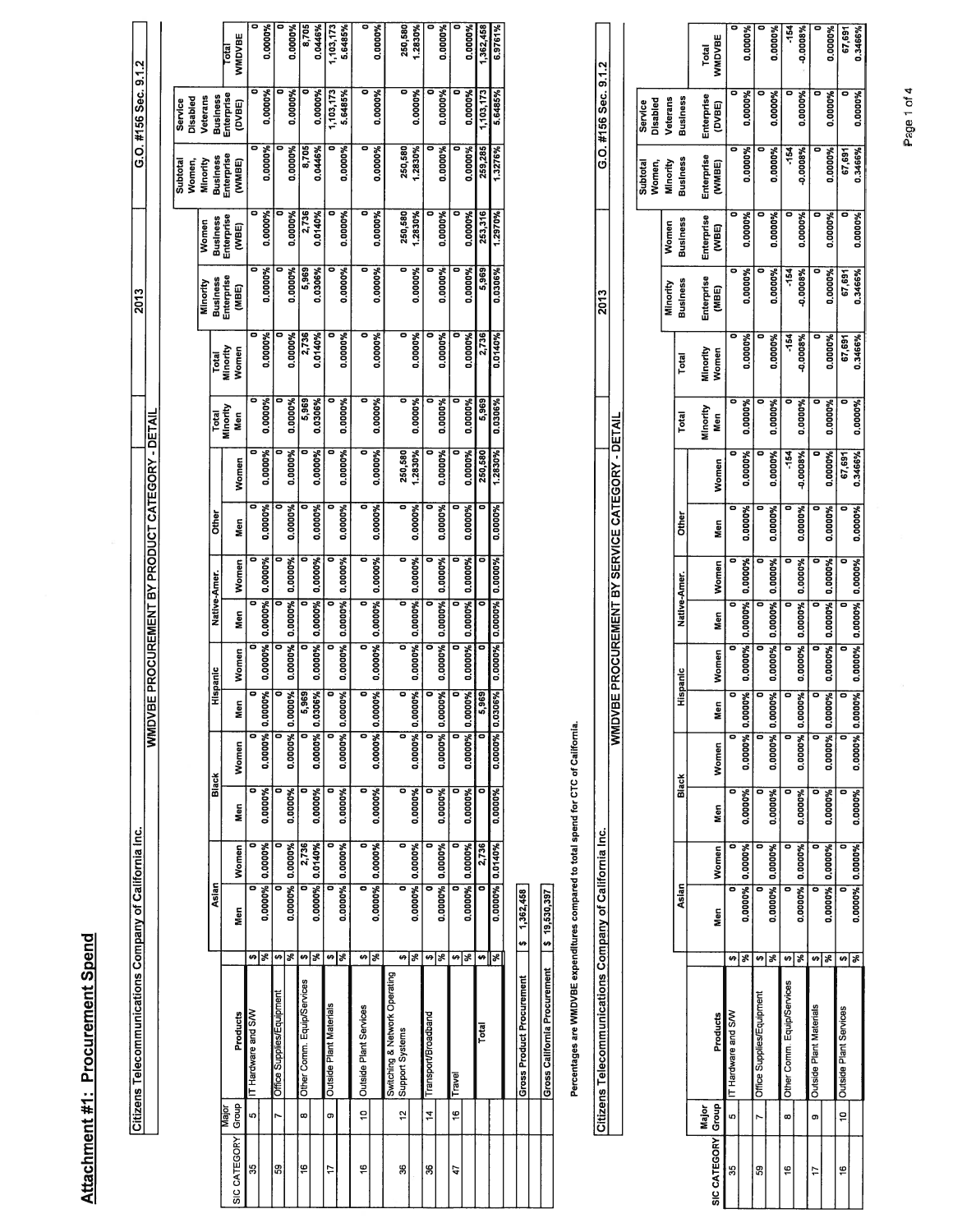## Attachment #1: Procurement Spend Attachment #1: Procurement Spend

|                               | ៊                  | 0.0000%                   | ò                      | 0.0000%                 |             | 0.0000%                  | 67,537 | 0.3458%                                                                                            |                                |
|-------------------------------|--------------------|---------------------------|------------------------|-------------------------|-------------|--------------------------|--------|----------------------------------------------------------------------------------------------------|--------------------------------|
|                               | o                  | 0.0000%                   |                        | 0.0000%                 |             | 0.0000%                  |        | 0.0000%                                                                                            |                                |
|                               | ఇ                  | 0.0002%                   |                        | 0.0000%                 |             | 0.0000%                  | 67,576 | 0.3460%                                                                                            |                                |
|                               | ō                  | 0.0000%                   |                        | 0.0000%                 |             | 0.0000%                  |        | 0.0000%                                                                                            |                                |
|                               | ន្ល                | 0.0002%                   |                        | 0.0000%                 |             | 0.0000%                  | 67,576 | 0.3460%                                                                                            |                                |
|                               | 39                 | 0.0002%                   |                        | 0.0000%                 |             | 0.0000%                  | 67.576 | 1.3460%                                                                                            |                                |
|                               |                    | 0.0000%                   |                        | 0.0000%                 |             | 0.0000%                  |        | 0.0000%                                                                                            |                                |
|                               | ន្ល                | 0.0002%                   |                        | 0.0000%                 |             | 0.0000%                  | 67,576 | 0.3460%                                                                                            |                                |
|                               |                    | 0.0000%                   |                        | 0.0000%                 |             | 0.0000%                  |        | 0.0000%)                                                                                           |                                |
|                               | ō                  | 0.0000%  0.0000%  0.0000% |                        | 0.0000% 0.0000% 0.0000% |             | 0.0000% 0.0000% 0.0000%  |        |                                                                                                    |                                |
|                               |                    |                           |                        |                         |             |                          |        |                                                                                                    |                                |
|                               |                    |                           |                        |                         |             |                          |        |                                                                                                    |                                |
|                               |                    | 1%0000                    |                        | 0000%                   |             | 1%0000                   |        |                                                                                                    |                                |
|                               |                    | $0.000\%$ 0.000% 0.       |                        | 0.0000% 0.0000% 0.0     |             | $0.0000\%$ $0.0000\%$ 0. |        | $\left  \begin{array}{cc} 0.0000\% & 0.0000\% \end{array} \right $ 0.0000% 0.0000% 0.0000% 0.0000% |                                |
|                               | ō                  |                           |                        |                         |             |                          |        |                                                                                                    |                                |
|                               |                    | 0.0000% 0.0000%           |                        | 0.0000% 0.0000%         |             | 0.0000% 0.0000%          |        | 000004 0.0000%                                                                                     |                                |
|                               |                    |                           |                        |                         |             |                          |        |                                                                                                    | 67,537                         |
|                               |                    |                           |                        |                         |             |                          |        | ۶Ë                                                                                                 |                                |
| Switching & Network Operating | 12 Support Systems |                           | 14 Transport/Broadband |                         |             |                          | Total  |                                                                                                    | Gross Service Procurement   \$ |
|                               |                    |                           |                        |                         | 16   Travel |                          |        |                                                                                                    |                                |
|                               | g                  |                           | g                      |                         |             |                          |        |                                                                                                    |                                |

Percentages are WMDVBE expenditures compared to total spend for CTC of California. Percentages are WMDVBE expenditures compared to total spend for CTC of California.

Citizens Telecommunications Company of California Inc.

Citizens Telecommunications Company of California Inc. I I 2013 I G.O. #156 Sec. 9.1.2 WMDVBE PROCUREMENT BY SUBCONTRACTOR PRODUCT AND SERVICE - DETAIL

G.O. #156 Sec. 9.1.2

2013

Gross California Procurement \$ 19,530,397

Gross California Procurement [\$ 19,530,397]

|                    |               |                                                  |                         |         |                 |         | WMDVBE PROCI |               |                         |              |         |              |          | <b>JREMENT BY SUBCONTRACTOR PRODUCT AND SERVICE - DETAIL</b> |          |            |            |            |            |               |
|--------------------|---------------|--------------------------------------------------|-------------------------|---------|-----------------|---------|--------------|---------------|-------------------------|--------------|---------|--------------|----------|--------------------------------------------------------------|----------|------------|------------|------------|------------|---------------|
|                    |               |                                                  |                         |         |                 |         |              |               |                         |              |         |              |          |                                                              |          |            |            |            |            |               |
|                    |               |                                                  |                         |         |                 |         |              |               |                         |              |         |              |          |                                                              |          |            |            | Subtotal   | Service    |               |
|                    |               |                                                  |                         |         |                 |         |              |               |                         |              |         |              |          |                                                              |          |            |            | Women,     | Disabled   |               |
|                    |               |                                                  |                         |         |                 |         |              |               |                         |              |         |              |          |                                                              |          | Minority   | Women      | Minority   | Veterans   |               |
|                    |               |                                                  |                         | Asian   |                 | Black   |              | Hispanic      |                         | Native-Amer. |         | <b>Other</b> |          | Total                                                        | Total    | Business   | Business   | Business   | Business   |               |
|                    | Major         |                                                  |                         |         |                 |         |              |               |                         |              |         |              |          | Minority                                                     | Minority | Enterprise | Enterprise | Enterprise | Enterprise | <b>Total</b>  |
| SIC CATEGORY Group |               | Products                                         |                         | Men     | Women           | Men     | Women        | Men           | Women                   | Men          | Women   | Men          | Women    | Men                                                          | Women    | (MBE)      | (VBE)      | (WWBE)     | (DVBE)     | <b>WMDVBE</b> |
| 35                 | <sub>u</sub>  | IT Hardware and S/W                              | Ø                       | ន្ធ     | ິ               | g       | ន្ល          | ິ             | 50                      | SO,          | ຸລຸ     | g            | 5        |                                                              |          | ۰          |            |            |            | 0             |
|                    |               |                                                  | ×,                      |         | 0.0000% 0.0000% | 0.0000% | 0.0000% 0.   | <b>PS000C</b> | 0.0000%                 | 0.0000%      | 0.0000% | 0.0000%      | 0.0000%  | 0.0000%                                                      | 0.0000%  | 0.0000%    | 0.0000%    | 0.0000%    | 0.0000%    | 0.0000%       |
| 59                 | L             | Office Supplies/Equipment                        | ø                       | ន្ល     | S               | g       | ន្ល          | ន្ល           | Ş0                      | ິ            | ន្ល     | ន្ល          | ິ        |                                                              |          |            |            |            |            |               |
|                    |               |                                                  | ×,                      |         | 0.0000% 0.0000% | 0.0000% | 0.0000% 0.   | 1000%         | 0.0000%                 | 0.0000%      | 0.0000% | 0.0000%      | 0.0000%  | 0.0000%                                                      | 0.0000%  | 0.0000%    | 0.0000%    | 0.0000%    | 0.0000%    | 0.0000%       |
| ڥ                  | œ             | Other Comm. Equip/Services                       | ₩                       | ន្ល     | ន្ត             | ធ្ល     | ន្ល          | ន្ល           | SO,                     | <u>ន្</u>    | ဒ္တ     | ន្ល          | \$75,159 |                                                              | 75,159   | 75,159     |            | 75,159     |            | 75,159        |
|                    |               |                                                  | $\overline{\mathbf{r}}$ |         | 0.0000% 0.0000% | 0.0000% | 0.0000% 0.   | 1000%         | 0.0000%                 | 0.0000%      | 0.0000% | 0.0000%      | 0.3848%  | 0.0000%                                                      | 0.3848%  | 0.3848%    | 0.0000%    | 0.3848%    | 0.0000%    | 0.3848%       |
| ₽                  | თ             | Outside Plant Materials                          | ₩                       | ន្ល     | 믔               | ິ       | ន្ល          | ິ             | ຶ                       | ິ            | ន្ល     | ន្ធ          | 뮻        |                                                              |          |            |            |            |            |               |
|                    |               |                                                  | s,                      |         | 0.0000% 0.0000% | 0.0000% | 0.0000% 0.   | 1000%         | 0.0000%                 | 0.0000%      | 0.0000% | 0.0000%      | 0.0000%  | 0.0000%                                                      | 0.0000%  | 0.0000%    | 0.0000%    | 0.0000%    | 0.0000%    | 0.0000%       |
| ؋                  | ă             | Outside Plant Services                           | ₩                       | ន្ត     | 유               | ន្ល     | 믔            | g             | द्भ                     | s,           | ន្ល     | g            | ន្ល      |                                                              |          |            |            |            |            |               |
|                    |               |                                                  | $\overline{\mathbf{x}}$ |         | 0.0000% 0.0000% | 0.0000% | 0.0000% 0.   | <b>DOO0%</b>  | 0.0000%                 | 0.0000%      | 0.0000% | 0.0000%      | 0.0000%  | 0.0000%                                                      | 0.0000%  | 0.0000%    | 0.0000%    | 0.0000%    | 0.0000%    | 0.0000%       |
| æ                  | 5,            | Switching & Network Operating<br>Support Systems | tĄ.                     | g       | द्भ             | 9       | ន            | इ             | ន្ធ                     | ā            | ន្ល     | g            | S,       | ō                                                            | ۰        | ۰          | ō          | ۰          |            | 0             |
|                    |               |                                                  | s,                      |         | 0.0000% 0.0000% | 0.0000% | 0.0000% 0.   | 1000%         | 0.0000%                 | 0.0000%      | 0.0000% | 0.0000%      | 0.0000%  | 0.0000%                                                      | 0.0000%  | 0.0000%    | 0.0000%    | 0.0000%    | 0.0000%    | 0.0000%       |
| 8                  | $\frac{4}{5}$ | Transport/Broadband                              | s                       | ន្ល     | <u>ន្</u>       | ន្ល     | ន្ល          | g             | ន្ល                     | ន្ល          | ន្ល     | ន្ល          | ន្ល      |                                                              |          |            |            |            |            |               |
|                    |               |                                                  | 3                       |         | 0.0000% 0.0000% | 0.0000% | 0.0000% 0.   | 000%          | 0.0000%                 | 0.0000%      | 0.0000% | 0.0000%      | 0.0000%  | 0.0000%                                                      | 0.0000%  | 0.0000%    | 0.0000%    | 0.0000%    | 0.0000%    | 0.0000%       |
| 47                 | ۴é            | Travel                                           | s                       | ន្ល     | ន្ល             | ິສ      | <u>ទ</u>     | ន្ល           | 읎                       | g,           | ន្ល     | g,           | ន្ល      |                                                              |          |            |            |            |            |               |
|                    |               |                                                  | इ                       | 0.0000% | 0.0000%         | 0.0000% | 0.0000%      | 1000%<br>ē    | 0.0000%                 | 0.0000%      | 0.0000% | 0.0000%      | 0.0000%  | 0.0000%                                                      | 0.0000%  | 0.0000%    | 0.0000%    | 0.0000%    | 0.0000%    | 0.0000%       |
|                    |               | Total                                            | 'n                      | ē       | c               |         |              | o             |                         |              |         | ۰            | 75,159   |                                                              | 75,159   | 75,159     |            | 75,159     |            | 75,159        |
|                    |               |                                                  | रू                      |         | 0.0000% 0.0000% | 0.0000% | 0.0000% 0.0  | 0000%         | 0.0000% 0.0000% 0.0000% |              |         | 0.0000%      | 0.3848%  | 0.0000%                                                      | 0.3848%  | 0.3848%    | 0.0000%    | 0.3848%    | 0.0000%    | 0.3848%       |
|                    |               |                                                  |                         |         |                 |         |              |               |                         |              |         |              |          |                                                              |          |            |            |            |            |               |
|                    |               | Gross Product and Service<br>Procurement         | m                       | 75,159  |                 |         |              |               |                         |              |         |              |          |                                                              |          |            |            |            |            |               |
|                    |               |                                                  |                         |         |                 |         |              |               |                         |              |         |              |          |                                                              |          |            |            |            |            |               |

Page 2 of 4

G.O. #156 Sec. 9.1.2

2013

Gross California Procurement \$ 19,530,397

 $\frac{1}{\sqrt{1}}$ Gross California Procurement  $\frac{1}{\sqrt{5}}$  19,530,397

Percentages are WMDVBE expenditures compared to total spend for CTC of California.

Citizens Telecommunications Company of California Inc.

Percentages are WMDVBE expenditures compared to total spend for CTC of California.

Citizens Telecommunications Company of California Inc. And Company of California Inc. Inc. 2013 C.O. #156 Sec. 9.1.2 WMDVBE PROCUREMENT BY PRODUCT AND SERVICE - DETAIL

WMDVBE PROCUREMENT BY PRODUCT AND SERVICE-DETAIL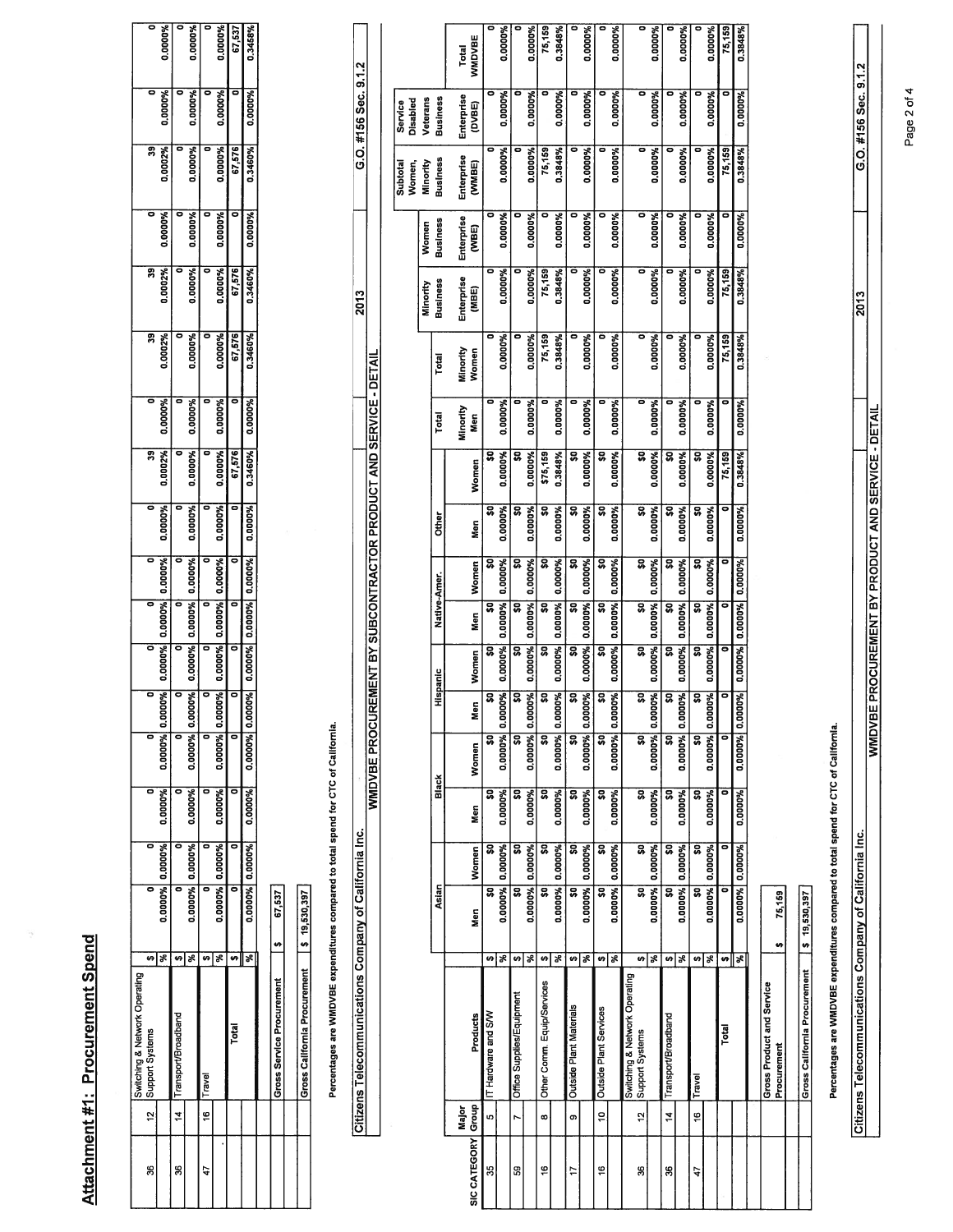| ì      |  |
|--------|--|
|        |  |
|        |  |
|        |  |
|        |  |
|        |  |
|        |  |
| í      |  |
|        |  |
|        |  |
|        |  |
| ׇ֠     |  |
| ٔ<br>۱ |  |
|        |  |
|        |  |
|        |  |
|        |  |
|        |  |
|        |  |
|        |  |
|        |  |
|        |  |
|        |  |
|        |  |

|              |               |                                                  |                         |                         |         |         |                         |                         |                 |              |         |                         |           |          |              |               |                 | Subtotal<br>Women, | Disabled<br>Service |               |
|--------------|---------------|--------------------------------------------------|-------------------------|-------------------------|---------|---------|-------------------------|-------------------------|-----------------|--------------|---------|-------------------------|-----------|----------|--------------|---------------|-----------------|--------------------|---------------------|---------------|
|              |               |                                                  |                         |                         |         |         |                         |                         |                 |              |         |                         |           |          |              | Minority      | Women           | Minority           | Veterans            |               |
|              |               |                                                  |                         | Asian                   |         | Black   |                         | Hispanic                |                 | Native-Amer. |         | Other                   |           | Total    | Total        | Business      | <b>Business</b> | Business           | Business            |               |
|              | Major         |                                                  |                         |                         |         |         |                         |                         |                 |              |         |                         |           | Minority | Minority     | Enterprise    | Enterprise      | Enterprise         | Enterprise          | <b>Total</b>  |
| SIC CATEGORY | Group         | Products                                         | Men                     |                         | Women   | Men     | Women                   | Men                     | Women           | Men          | Women   | Men                     | Women     | Men      | Women        | (MBE)         | (WBE)           | (WMBE)             | (DVBE)              | <b>WMDVBE</b> |
| 35           | 40            | IT Hardware and S/W                              | s                       | ន្ធ                     | SO      | ន្ល     | ິ                       | S                       | ູ               | ន្ធ          | ຸລ      | S                       | ន្ល       | ន្ល      | ິ            | ິ             | ន្ល             | ິ                  | ន្ធ                 | g             |
|              |               |                                                  | ङ                       | 0.0000%                 | 0.0000% | 0.0000% | 0.0000% 0.00            | 00%                     | 0.0000%         | 0.0000%      | 0.0000% | 0.0000%                 | 0.0000%   | 0.0000%  | 0.0000%      | 0.0000%       | 0.0000%         | 0.0000%            | 0.0000%             | 0.0000%       |
| 59           | r             | <b>Office Supplies/Equipment</b>                 | Ø                       | ន្ធ                     | ន្ល     | ន្ត     | ន្ត                     | $\overline{\mathbf{s}}$ | ິ               | Ş            | ຸລ      | S                       | ន្ល       | ຸລ       | ຸລ           | ន             | ິ               | ິ                  | ິສ                  | ິ             |
|              |               |                                                  | इ                       | 0.0000%<br>0.0000%      |         | 0.0000% | 0.0000% 0.0000%         |                         | 0.0000%         | 0.0000%      | 0.0000% | 0.0000%                 | 0.0000%   | 0.0000%  | 0.0000%      | 0.0000%       | 0.0000%         | 0.0000%            | 0.0000%             | 0.0000%       |
| ۴            | œ             | Other Comm, Equip/Services                       | 49                      | ន្ត                     | \$2,736 | ន្ត     | ន្ល                     | <b>969</b><br>S,        | ន្ល             | ູ            | ន្ល     | ន្ល                     | \$75,005  | \$5,969  | \$77,741     | \$80,974      | \$2,736         | \$83,710           | ន្ល                 | \$83,710      |
|              |               |                                                  | ङ                       | 0.0000% 0.0140%         |         | 0.0000% | 0.0000% 0.03            | 06%                     | 0.0000%         | 0.0000%      | 0.0000% | 0.0000%                 | 0.3840%   | 0.0306%  | 0.3981%      | 0.4146%       | 0.0140%         | 0.4286%            | 0.0000%             | 0.4286%       |
| ₽            | o             | Outside Plant Materials                          | ø                       | $\overline{\mathbf{s}}$ | g       | ន្ត     | ន្ល                     | ន្ធ                     | ន្ល             | ន្ល          | ႙       | ន្ល                     | 유         | g        | ິ            | ន្ល           | ន្ល             | ະ                  | \$1,103,173         | \$1,103,173   |
|              |               |                                                  | इ                       | 0.0000% 0.0000%         |         | 0.0000% | 0.0000% 0.00            | 00%                     | 0.0000% 0.0000% |              | 0.000%  | 0.0000%                 | 0.0000%   | 0.0000%  | 0.0000%      | 0.0000%       | 0.0000%         | 0.0000%            | 5.6485%             | 5.6485%       |
| ڥ            | <u>ុ</u>      | Outside Plant Services                           | 69                      | g                       | 유       | ន្ត     | ន្ធ                     | s                       | S,              | ន្ល          | S       | ន្ល                     | \$67,691  | g,       | \$67,691     | \$67,691      | s               | \$67,691           | ន្ល                 | \$67,691      |
|              |               |                                                  | $\overline{\mathbf{x}}$ | 0.0000%                 | 0.0000% | 0.0000% | 0.0000% 0.00            | 00%                     | 0.0000%         | 0.0000%      | 0.0000% | 0.0000%                 | 0.3466%   | 0.0000%  | 0.3466%      | 0.3466%       | 0.0000%         | 0.3466%            | 0.0000%             | 0.3466%       |
| g            | $\frac{1}{2}$ | Switching & Network Operating<br>Support Systems | Ø                       | ន្ល                     | ន្ត     | ន្ត     | $\overline{\mathbf{s}}$ | ន្ធ                     | ន្ធ             | ន្ល          | ន្ត     | $\overline{\mathbf{s}}$ | \$250,619 | ន្ធ      | $rac{9}{33}$ | $\frac{9}{2}$ | \$250,580       | \$250,619          | ន្ល                 | \$250,580     |
|              |               |                                                  | $\overline{\mathbf{x}}$ | 0.0000% 0.0000%         |         | 0.0000% | 0.0000% 0.0000%         |                         | 0.0000% 0.0000% |              | 0.0000% | 0.0000%                 | 1.2832%   | 0.0000%  | 0.0002%      | 0.0002%       | 1.2830%         | 1.2832%            | 0.0000%             | 1.2830%       |
| 36           | $\frac{4}{7}$ | Transport/Broadband                              | Ø                       | ន្ធ                     | ន្ធ     | ន្ត     | ន្ល                     | s,                      | s,              | S            | s,      | <u>ទ</u>                | <u>ន្</u> | ន្ល      | <u>ទ្</u>    | ន្ល           | ន្ល             | ន្ល                | ន្ត                 | <u>ន្</u>     |
|              |               |                                                  | इ                       | 0.0000%                 | 0.0000% | 0.0000% | 0.0000% 0.00            | <b>PAS</b>              | 0.0000%         | 0.0000%      | 0.0000% | 0.0000%                 | 0.0000%   | 0.0000%  | 0.0000%      | 0.0000%       | 0.0000%         | 0.0000%            | 0.0000%             | 0.0000%       |
| 47           | e             | Travel                                           | Ø                       | ន្ល                     | ន្ធ     | ន្ត     | ິ                       | द्भ                     | ន្ល             | ន្ល          | ន្ល     | ន្ត                     | ន្ត       | S0       | ន្ល          | ន្ល           | ន្ត             | 읎                  | ູ                   | ន្ត           |
|              |               |                                                  | ङ                       | 0.0000% 0.0000%         |         | 0.0000% | 0.0000% 0.00            | 00%                     | 0.0000%         | 0.0000%      | 0.0000% | 0.0000%                 | 0.0000%   | 0.0000%  | 0.0000%      | 0.0000%       | 0.0000%         | 0.0000%            | 0.0000%             | 0.0000%       |
|              |               | Total                                            | m                       | ē                       | 2,736   | ē       |                         | $rac{96}{26}$           |                 | ۰            | ۰       |                         | 393,315   | 5,969    | 145,471      | 148,704       | 253,316         | 402,020            | 1,103,173           | 1,505,154     |
|              |               |                                                  | $\overline{\mathbf{r}}$ | 0.0000% 0.0140%         |         | 0.0000% | 0.0000% 0.03            | 06%                     | 0.0000% 0.0000% |              | 0.0000% | 0.0000%                 | 2.0139%   | 0.0306%  | 0.7448%      | 0.7614%       | 1.2970%         | 2.0584%            | 5.6485%             | 7.7067%       |
|              |               |                                                  |                         |                         |         |         |                         |                         |                 |              |         |                         |           |          |              |               |                 |                    |                     |               |
|              |               | Gross Product and Service<br>Procurement         | 1,505,154<br>u          |                         |         |         |                         |                         |                 |              |         |                         |           |          |              |               |                 |                    |                     |               |
|              |               |                                                  |                         |                         |         |         |                         |                         |                 |              |         |                         |           |          |              |               |                 |                    |                     |               |
|              |               | Gross California Procurement                     | \$19,530,397            |                         |         |         |                         |                         |                 |              |         |                         |           |          |              |               |                 |                    |                     |               |
|              |               |                                                  |                         |                         |         |         |                         |                         |                 |              |         |                         |           |          |              |               |                 |                    |                     |               |

Percentages are WMDVBE expenditures compared to total spend for CTC of California. Percentages are WMDVBE expenditures compared to total spend for CTC of California.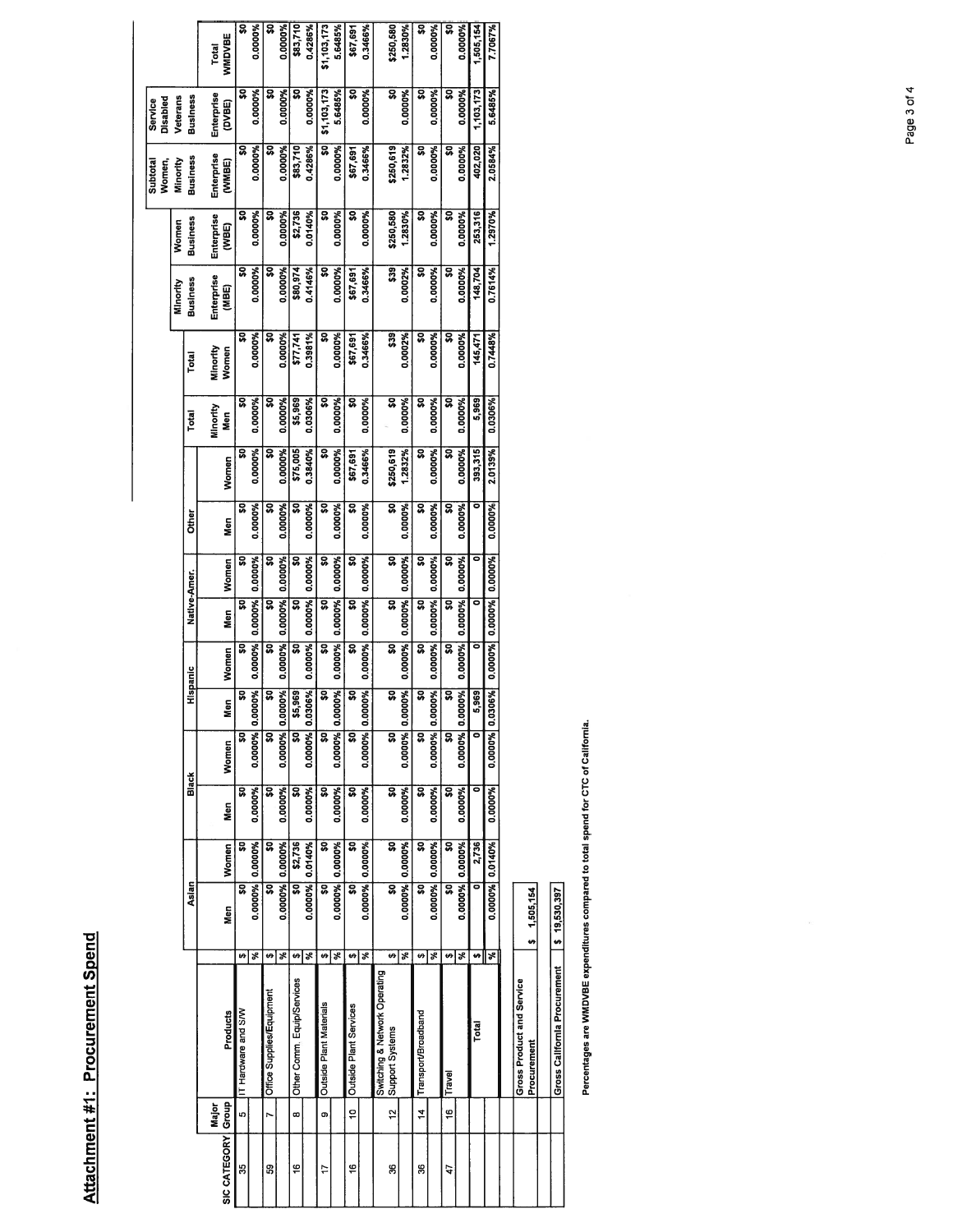Attachment #1: Procurement Spend Attachment #1: Procurement Spend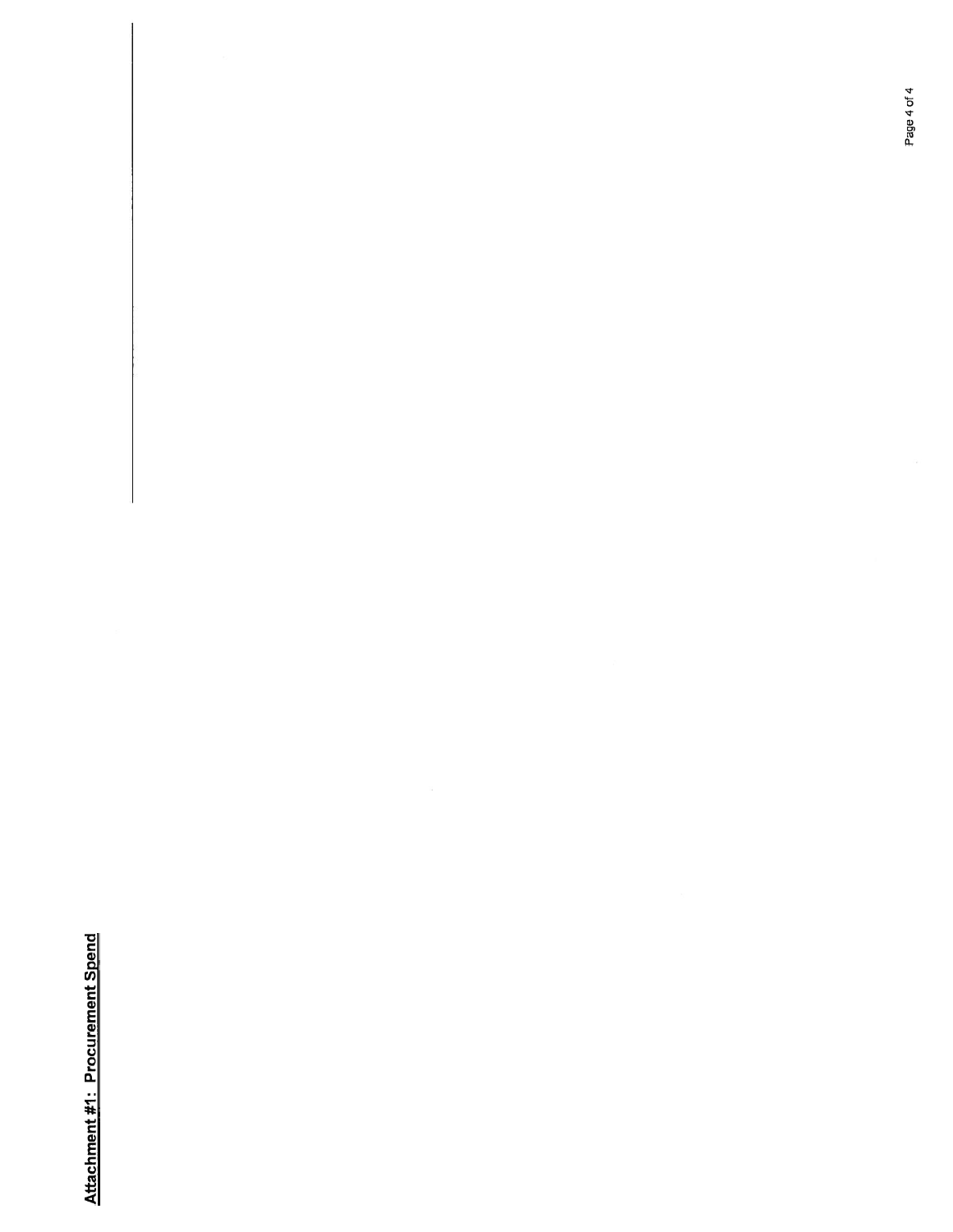Attachment #2: Goals Attachment #2: Goals

## Short Term Goals for 2014 Short Term Goals for 2014

|                      |       | Citizens Telecommunications Company of California Inc. |         |          |                         |                                        |         |          |                           |                         |         |                                                                               |                 |                               |         |                                               |                 |                   | G.O. #156 Sec. 9.1.2 |               |
|----------------------|-------|--------------------------------------------------------|---------|----------|-------------------------|----------------------------------------|---------|----------|---------------------------|-------------------------|---------|-------------------------------------------------------------------------------|-----------------|-------------------------------|---------|-----------------------------------------------|-----------------|-------------------|----------------------|---------------|
|                      |       |                                                        |         |          |                         |                                        |         |          | <b>WWDVBE PROCUREMENT</b> |                         |         |                                                                               |                 |                               |         |                                               |                 |                   |                      |               |
|                      |       |                                                        |         |          |                         |                                        |         |          |                           |                         |         |                                                                               |                 |                               |         |                                               |                 |                   |                      |               |
|                      |       |                                                        |         |          |                         |                                        |         |          |                           |                         |         |                                                                               |                 |                               |         | Minority                                      | Women           | Minority          | Veterans             |               |
|                      |       |                                                        |         | Asian    |                         | Black                                  |         | Hispanic |                           | Native-Amer.            |         | <b>Cther</b>                                                                  |                 | Total                         | Total   | <b>Business</b>                               | <b>Business</b> | <b>Business</b>   | <b>Business</b>      |               |
|                      | Major |                                                        |         |          |                         |                                        |         |          |                           |                         |         |                                                                               |                 |                               |         | Minority   Minority   Enterprise   Enterprise |                 | <b>Enterprise</b> | Enterprise           | Total         |
| SIC CATEGORY   Group |       | Products                                               |         | Men<br>S | Women   Men             |                                        | Women   | Nen<br>B | Women                     | Men <sup>-</sup>        | Women   | <b>Men</b>                                                                    | Women           | e<br>Sep                      | Women   | MBE)                                          | VBE)            | WMBE)             | (DVBE)               | <b>NNDVBE</b> |
| S                    |       | T Hardware and SW                                      | у.      |          |                         | 0.0000% 0.0000% 0.0000% 0.0000%        |         | 0.0000%  |                           | 0.0000% 0.0000% 0.0000% |         |                                                                               |                 | 0.0000% 0.0000% 0.0000% 0.000 | 0.0000% | 0.0000%                                       | 0.0000%         | 0.0000%           | 0.0000%              | 0.0000%       |
| ဌ                    |       | Office Supplies/Equipment                              | si<br>S |          | 0.0000% 0.0000% 0.0000% |                                        | 0.0000% | 0.0000%  |                           | 0.0000% 0.0000% 0       | 0.0000% |                                                                               | 0.0000% 0.0000% | 0.0000%                       | 0.0000% | 7.0000%                                       | <b>1.0000%</b>  | 0.0000%           | 1,0000%              |               |
| c                    |       | Other Comm. Equip/Services                             | ٦g      |          |                         | 0.0000%  0.0175%  0.0000%              | 0.0000% | 1,0350%  |                           | 0.0000% 0.0000% 0       | 0.0000% | 0.0000%                                                                       | 0.0000%         | 0.0400% 0.0150%               |         | 1.0300%                                       | <b>1.0000%</b>  | 0.0450%           | 1.0000%              | 1.0400%       |
|                      |       | <b>Outside Plant Materials</b>                         | s<br>S  |          |                         | $0.0000\%$   0.0000%  0.0000%  0.0000% |         |          |                           |                         |         | 0.0000%   0.0000%   0.0000%   0.0000%   0.0000%   0.0000%   0.0000%   0.0000% |                 |                               |         | 0.0000%                                       | 0.7500%         | 0.0000%           | 5.6800%              | 5.6800%       |

1800099 PADOOT DADOOT PADOOT PADOOT PADOOT PADOOT PADOOT PADOOT PADOOT PADOOT PADOOT PADOOT DADOOT DADOOT DADOOT DADOOT DADOOT DADOOT DADOOT DADOOT DADOOT DADOOT DADOOT DADOOT DADOOT DADOOT DADOOT DADOOT DADOOT DADOOT DADO 16 10 Outside Plant Services |%| 0.0000%| 0.0000%| 0.0000%| 0.0000%| 0.0000%| 0.0000%| 0.0000%| 0.0000%| 0.0000%| 0.0000%| 0.0000%| 0.0000%| 0.0000%| 0.0000%| 0.0000%| 0.0000%| 0.0000%| 0.0000%| 0.0000%| 0.0000%| 0.0000

 $\frac{\%}{\%}$  0.0000% 0.0000% 0.0000% 0.0000% 0.0000% 0.0000% 0.0000% 0.0000%

36 | 12 |Support Systems | |%| 0.0000%| 0.0000%| 0.0000%| 0.0000%| 0.0000%| 0.0000%| 0.0000%| 0.0000%| 0.0000% 0.0000% 0.0000%| 0.0000%| 1.3000%| 0.0000%| 1.3000%| 0.0000%| 0.0000%| 0.0000%| 0.0000%| 0.0000% | 1.3000% | 1. 36 14 TransportlBroadband % 0.0000% 0.0000% 0.0000% 0.0000% 0.0000% 0.0000% 0.0000% 0.0000% 0.0000% 0.0000% 0.0000% 0.0000% 0.0000% 0.0000% 0.0000% 0.0000% 0.0000% 47 Travel % 0.0000% 0.0000% 0.0000% 0.0000% 0.0000% 0.0000% 0.0000% 0.0000% 0.0000% 0.0000% 0.0000% 0.0000% 0.0000% 0.0000% 0.0000% 0.0000% 0.0000%

Total % 0.0000% 0.0175% 0.0000% 0.0000% 0.0350% 0.0000% 0.0000% 0.0000% 0.0000% 1.7000% 0.0400% 0.4150% 0.3900% 1.0500% 1.7050% 5.6800% 7.0600%

 $\frac{0.0000\%}{0.0000\%}$  1.3000%<br>0.0000% 0.0000%<br>0.0000% 0.0000%<br>5.6800% 7.0600%

 $\begin{array}{|l|l|l|l|}\hline &1.3000\% \\\hline 0.0000\% \\\hline 0.0000\% \\\hline 1.7050\% \\\hline \end{array}$ 

 $\begin{array}{r|l} \hline 0.0000\% \\ \hline 0.0000\% \\ \hline 0.0000\% \\ \hline 0.0000\% \end{array}$ 

5.6800% 5.6800% 0.0000% 0.0400%

> 0.0000% 0.3600%

0.0000%  $0.3600%$ 

 $0.3000%$ 0.7500%

 $0.0000%$  0.4000%

 $0.3500%$ 

0.0000%

Switching & Network Operating

 $\ddot{\mathbf{e}}$ o

 $\frac{16}{2}$ 

Outside Plant Services<br>Switching & Network Operating<br>Support Systems<br>Transport/Broadband

 $\frac{1}{2}$   $\frac{1}{2}$ 

 $\frac{1}{2}$ 

**Ped**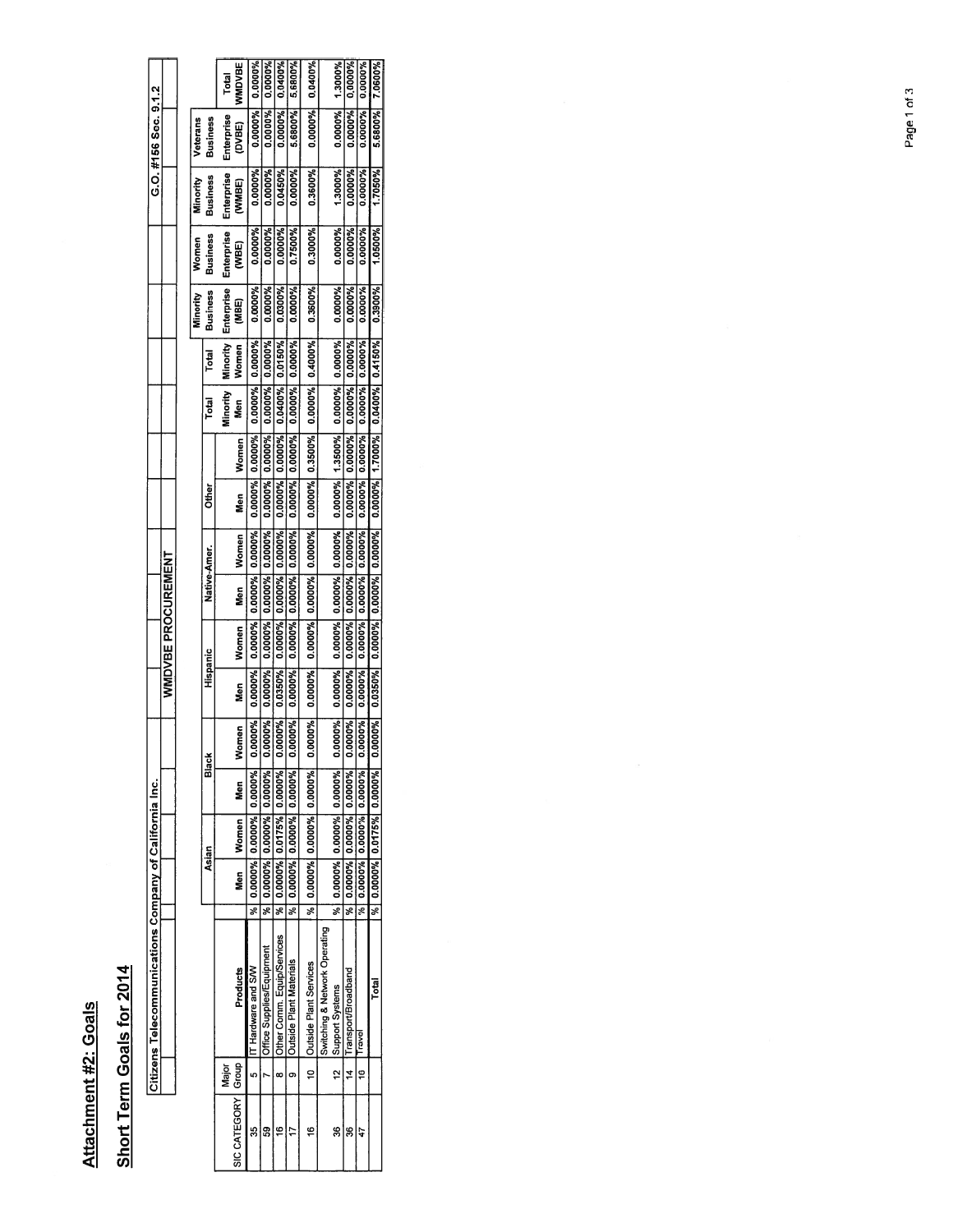## Attachment #2: Goals Attachment #2: Goals

 $\widetilde{\mathcal{R}}$ 

## Mid-Term Goals for 2016 Mid-Term Goals for 2016

| I |                  | ׇ֘֝ |
|---|------------------|-----|
|   | I<br>ı<br>֠<br>l |     |

|                 | Total      | <b>NNDVBE</b>        | 0.000%                  | ,0000%                    | 0.0425%                    | 5.7250%                        | 0.0425%                          |                               | 1.3250%                   | ,0000.0                 | 0.0000%                 | 7.1350%                         |
|-----------------|------------|----------------------|-------------------------|---------------------------|----------------------------|--------------------------------|----------------------------------|-------------------------------|---------------------------|-------------------------|-------------------------|---------------------------------|
|                 |            |                      |                         |                           |                            |                                |                                  |                               |                           |                         |                         |                                 |
| <b>Business</b> | Enterprise | DVBE)                | 0.0000%                 | 0.0000%                   | 0.0000%                    | 5.7250%                        | 0.0000%                          |                               | 0.0000%                   | 0.0000%                 | 0.0000%                 | 5.7250%                         |
| <b>Business</b> | Enterprise | (WMBE)               | 0.0000%                 | 0000%                     | 0500%                      | 0.0000%                        | 0.3750%                          |                               | 1.3250%                   | 0.0000%                 | 0.0000%                 | 1.7500%                         |
| <b>Business</b> | Enterprise | SE)                  | 0.0000%                 | 0.0000%                   | 0.0000%                    | 0.8250%                        | 0.3250%                          |                               | 0.0000%                   | 0.0000%                 | 0.0000%                 | 1.1500%                         |
| <b>Business</b> | Enterprise | g                    | 0000%                   | 0.0000%                   | 0325%                      | 0.0000%                        | 0.3800%                          |                               | 0.0000%                   | 0.0000%                 | 0.0000%                 | 0.4125%                         |
| Total           | Minority   | Women                | 0.0000%                 | 0.0000%                   | 0.0175%                    | 0.0000%                        | 0.0000% 0.4250%                  |                               | 0.0000% 0.0000%           | 0.0000%                 | 0.0000%                 |                                 |
| Total           | Minority   | S<br>Sen             | 0.0000%                 | 0.0000%                   | 0.0450%                    | 0.0000%                        |                                  |                               |                           | 0.0000%                 | 0.0000%                 | 0.0000% 1.8750% 0.0450% 0.4425% |
|                 |            | Women                | 0.0000%                 | 0.0000%                   | 0.0000%                    | 0.0000% 0.0000%                | 0.0000% 0.3750%                  |                               | 0.0000% 1.5000%           | 0.0000% 0.0000%         | 0.0000% 0.0000%         |                                 |
| <b>Other</b>    |            | .<br>Sen             | 0.0000%                 | 0.0000%                   | 0.0000%                    |                                |                                  |                               |                           |                         |                         |                                 |
| Native-Amer.    |            | Women                | 0.0000%                 | 0.0000%                   | 0.0000%                    | 0.0000%                        | 0.0000% 0.0000%                  |                               | 0.0000% 0.0000% 0.0000%   | 0.0000%                 | 0.0000% 0.0000% 0.0000% | 0.0000% 0.0000% 0.0000%         |
|                 |            | en<br>2              | 0.0000%                 | 0.0000%                   | 0.0000% 0.0000%            | 0.0000% 0.0000%                |                                  |                               |                           | 0.0000%                 |                         |                                 |
| Hispanic        |            | Women                | 0.0000%                 | 0.0000%                   |                            |                                | 0.0000%                          |                               |                           | 0.0000%                 |                         |                                 |
|                 |            | Men                  | 0.0000%                 | 0.0000%                   | 0.0375%                    | 0.0000%                        | 0.0000%                          |                               | 0.0000%                   | 0.0000%                 | 0.000%                  | 0.0375%                         |
| Black           |            | Women                | 0.0000%                 | 0.0000%                   | 0.0000%                    | 0.0000%                        | 0.0000%                          |                               | 0.0000%                   | 0.0000%                 | 0.0000%                 | 0.0000%                         |
|                 |            | §<br>€               |                         |                           |                            |                                |                                  |                               |                           |                         |                         |                                 |
| Asian           |            | Women                | 0.0000% 0.0000% 0.0000% | 0.0000% 0.0000% 0.0000%   | 19600010 196002010         | 0.0000% 0.0000% 0.0000%        | 0.0000% 0.0000% 0.0000%          |                               | 0.0000%  0.0000%  0.0000% | 0.0000% 0.0000% 0.0000% | 0.0000% 0.0000% 0.0000% | 0.0000% 0.0200% 0.0000%         |
|                 |            | Men<br>20            |                         |                           | 0.0000%                    |                                |                                  |                               |                           |                         |                         |                                 |
|                 |            |                      | ₹                       | 丽                         |                            | 3                              | z<br>S                           |                               | ॢ                         | ś                       | ड़                      | sі                              |
|                 |            | Products             | IT Hardware and S/W     | Office Supplies/Equipment | Other Comm. Equip/Services | <b>Outside Plant Materials</b> | 10 <b>Outside Plant Services</b> | Switching & Network Operating | Support Systems           | Transport/Broadband     | ravel                   | Total                           |
|                 | Major      |                      | u,                      |                           | œ                          | o                              |                                  |                               | 12                        | 4                       | e                       |                                 |
|                 |            | SIC CATEGORY   Group |                         | ន                         | ≌                          |                                | ڥ                                |                               | 36                        | 36                      |                         |                                 |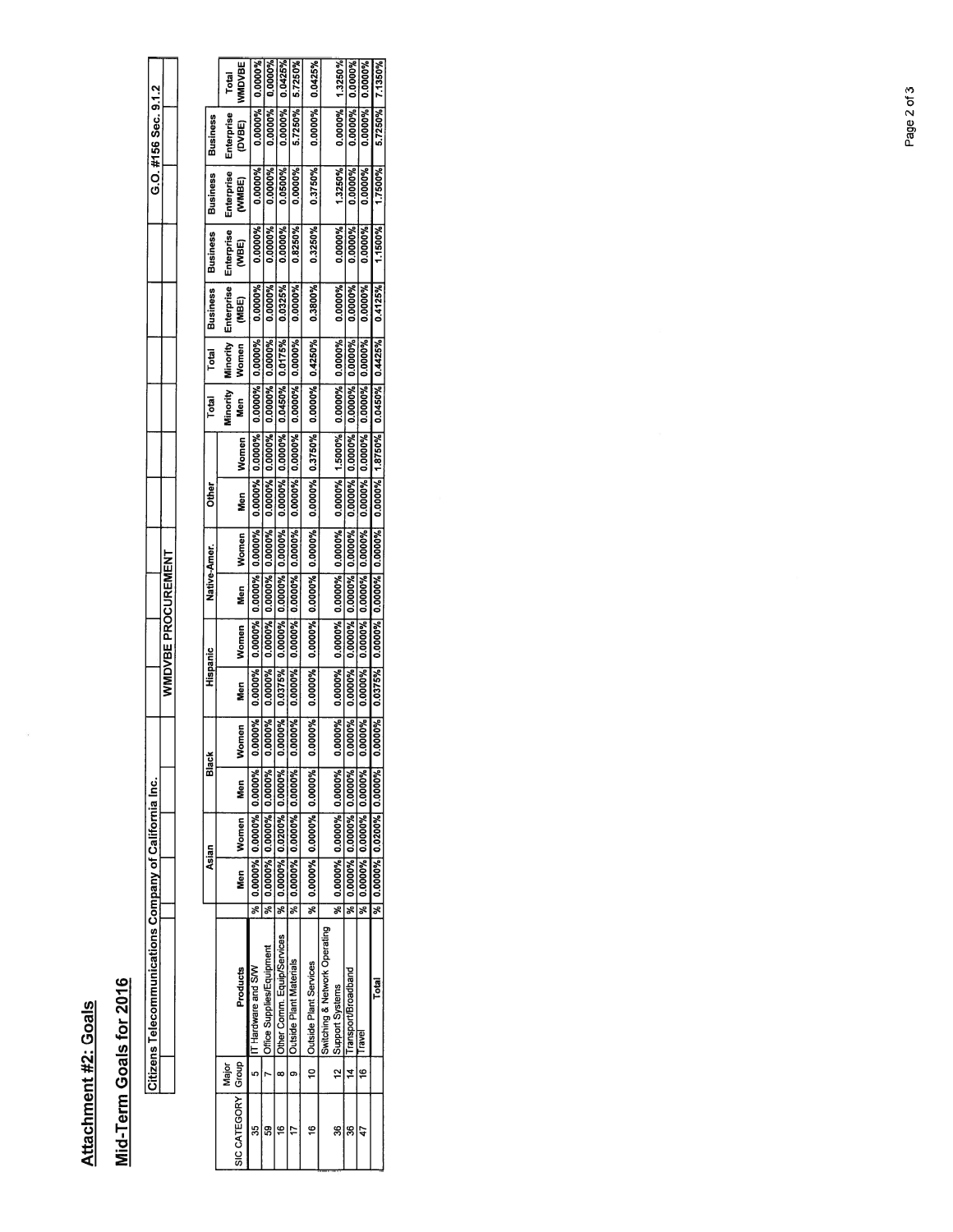### Attachment #2: Goals Attachment #2: Goals

## Long-Term Goals for 2018 Long-Term Goals for 2018

| j<br><b>Service Service</b> |  |
|-----------------------------|--|
|                             |  |

| <b>Business</b><br><b>Business</b><br><b>Business</b> | Total<br>Enterprise<br>Enterprise<br>Enterprise | NMDVBE<br><b>DVBE)</b><br>WMBE)<br>(Jan | 0.0000%<br>0.0000%<br>,0000%<br>0.0000% | 0.0000%<br>0.0000%<br>0.0000%<br>0.0000% | 0.0450%<br>0.0000%<br>0.0600%<br>0.0000% | 5.7500%<br>5.7500%<br>0.0000%<br>0.8500% | 0.0500%<br>0.0000%<br>0.4250%<br>0.3500% |                               | 1.3500%<br>0.0000%<br>1.3500%<br>0.0000% | 0.0000%<br>0.0000%<br>1.0000%<br>0.0000% |                         | 0.0000%<br>0.0000%<br>1.0000%<br>0.0000% |
|-------------------------------------------------------|-------------------------------------------------|-----------------------------------------|-----------------------------------------|------------------------------------------|------------------------------------------|------------------------------------------|------------------------------------------|-------------------------------|------------------------------------------|------------------------------------------|-------------------------|------------------------------------------|
| Business <sup>1</sup>                                 | Enterprise                                      | Œ                                       | 0000%                                   | 1.0000%                                  | 1.0350%                                  | 0.0000%                                  | 0.4000%                                  |                               | 0.0000%                                  | 0.0000%                                  | 0.0000%                 |                                          |
| Total                                                 | Minority                                        | Women                                   | 0.0000%                                 | 0.0000%                                  | 0.0183%                                  | 0.0000%                                  | 0.0000% 0.4500%                          |                               | 0.0000%                                  | 0.0000%                                  | 0.0000%                 |                                          |
| Total                                                 | Minority                                        | <b>Men</b>                              | 0.0000%                                 | 0.0000%                                  | 0.0500%                                  | 0.0000%                                  |                                          |                               | 0.0000%                                  | 0.0000%                                  | 0.0000%                 |                                          |
|                                                       |                                                 | Women                                   | 0.0000%                                 | 0.0000%                                  | 0.0000%                                  | 0.0000% 0.0000%                          | 0.0000% 0.3750%                          |                               | 0.0000% 0.0000% 0.0000% 0.0000% 1.5500%  | 0.0000% 0.0000%                          | 0.0000 5% 0.0000        |                                          |
| <b>Other</b>                                          |                                                 | Nen<br>S                                | 0.0000%                                 | 0.0000%                                  | 0.0000%                                  |                                          |                                          |                               |                                          |                                          |                         |                                          |
|                                                       |                                                 | Women                                   | 0.0000%                                 | 0.0000% 0.0000%                          | 0.0000%                                  | 0.0000% 0.0000%                          | 0.0000% 0.0000%                          |                               |                                          | 0.0000%                                  |                         |                                          |
| Native-Amer.                                          |                                                 | Nen<br>B                                | 0.0000%                                 |                                          | 0.0000%                                  |                                          |                                          |                               |                                          | 0.0000%                                  | 0.0000% 0.0000% 0.0000% |                                          |
|                                                       |                                                 | Women                                   | 0.0000%                                 | 0.0000%                                  | 0.0000%                                  | 0.0000%                                  | 0.0000%                                  |                               |                                          | 0.0000%                                  |                         |                                          |
| Hispanic                                              |                                                 | Nen<br>S                                | 0.0000%                                 | 0.0000%                                  | 0.0387%                                  | 0.0000%                                  | 0.0000%                                  |                               | 0.0000%                                  | 0.0000%                                  | 0.0000%                 |                                          |
|                                                       |                                                 | omen<br>3                               | 0.0000%                                 | 0.0000%                                  | 0.0000%                                  | 0.0000%                                  | 0.0000%                                  |                               | 0.0000%                                  | 0.0000%                                  | 0.0000%                 |                                          |
| Black                                                 |                                                 | Men<br>8                                |                                         |                                          |                                          |                                          |                                          |                               |                                          |                                          |                         |                                          |
|                                                       |                                                 | Women                                   | 0.0000% 0.0000% 0.0000%                 | 0.0000% 0.0000% 0.0000%                  | 0.0000% 0.0250% 0.0000%                  | 0.0000% 0.0000% 0.0000%                  |                                          |                               |                                          | 0.0000% 0.0000% 0.0000%                  | 0.0000% 0.0000% 0.0000% |                                          |
| Asian                                                 |                                                 | m<br>Men                                |                                         |                                          |                                          |                                          | 8 0.0000 800000 960000 1%                |                               | %  0.000%  0.0000%  0.0000%              |                                          |                         |                                          |
|                                                       |                                                 |                                         |                                         | इ                                        |                                          | <b>P</b> <sup>6</sup>                    |                                          |                               |                                          | F                                        | s<br>S                  |                                          |
|                                                       |                                                 | Products                                | IT Hardware and S/W                     | Office Supplies/Equipment                | Other Comm. Equip/Services               | <b>Outside Plant Materials</b>           | 10 <b>Cutside Plant Services</b>         | Switching & Network Operating | 12 Support Systems                       | 14   Transport/Broadband                 | ravel                   |                                          |
|                                                       | Major                                           |                                         | u.                                      |                                          | œ                                        | œ                                        |                                          |                               |                                          |                                          | ٣                       |                                          |
|                                                       |                                                 | SIC CATEGORY   Group                    |                                         |                                          |                                          |                                          | ٣                                        |                               | g                                        | g                                        |                         |                                          |

 $\langle \tilde{\Sigma} \rangle$